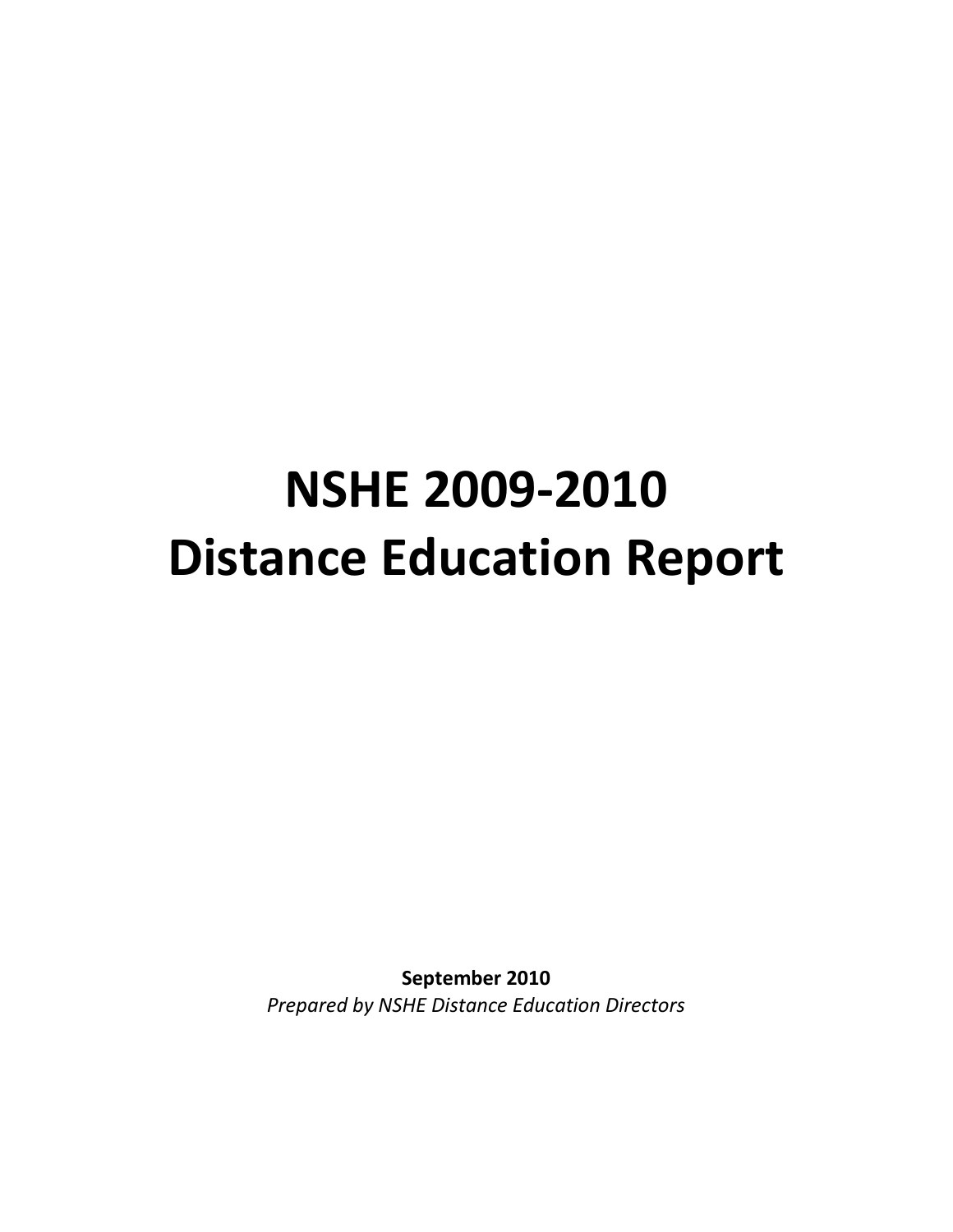#### **Nevada System of Higher Education**

#### **Board of Regents**

Mr. James Dean Leavitt, Chairman Dr. Jason Geddes, Vice Chairman

Mr. Mark Alden Dr. Andrea Anderson Mr. Robert J. Blakely Mr. William G. Cobb Mr. Cedric Crear Mrs. Dorothy Gallagher

Mr. Ron Knecht Mr. Kevin J. Page Dr. Raymond Rawson Dr. Jack Lund Schofield Mr. Michael Wixom

Scott Wasserman, CEO and Special Counsel to the Board of Regents

#### **Officers of the Nevada System of Higher Education**

Daniel Klaich, Chancellor

Dr. Milton D. Glick, President University of Nevada, Reno

Dr. Michael D. Richards, President College of Southern Nevada

Dr. Maria Sheehan, President Truckee Meadows Community College

Dr. Stephen G. Wells, President Desert Research Institute

Dr. Neal J. Smatresk, President University of Nevada, Las Vegas

Mr. Carl Diekhans, President Great Basin College

Dr. Carol A. Lucey, President Western Nevada College

Dr. Lesley Di Mare, Provost and Executive Vice President Nevada State College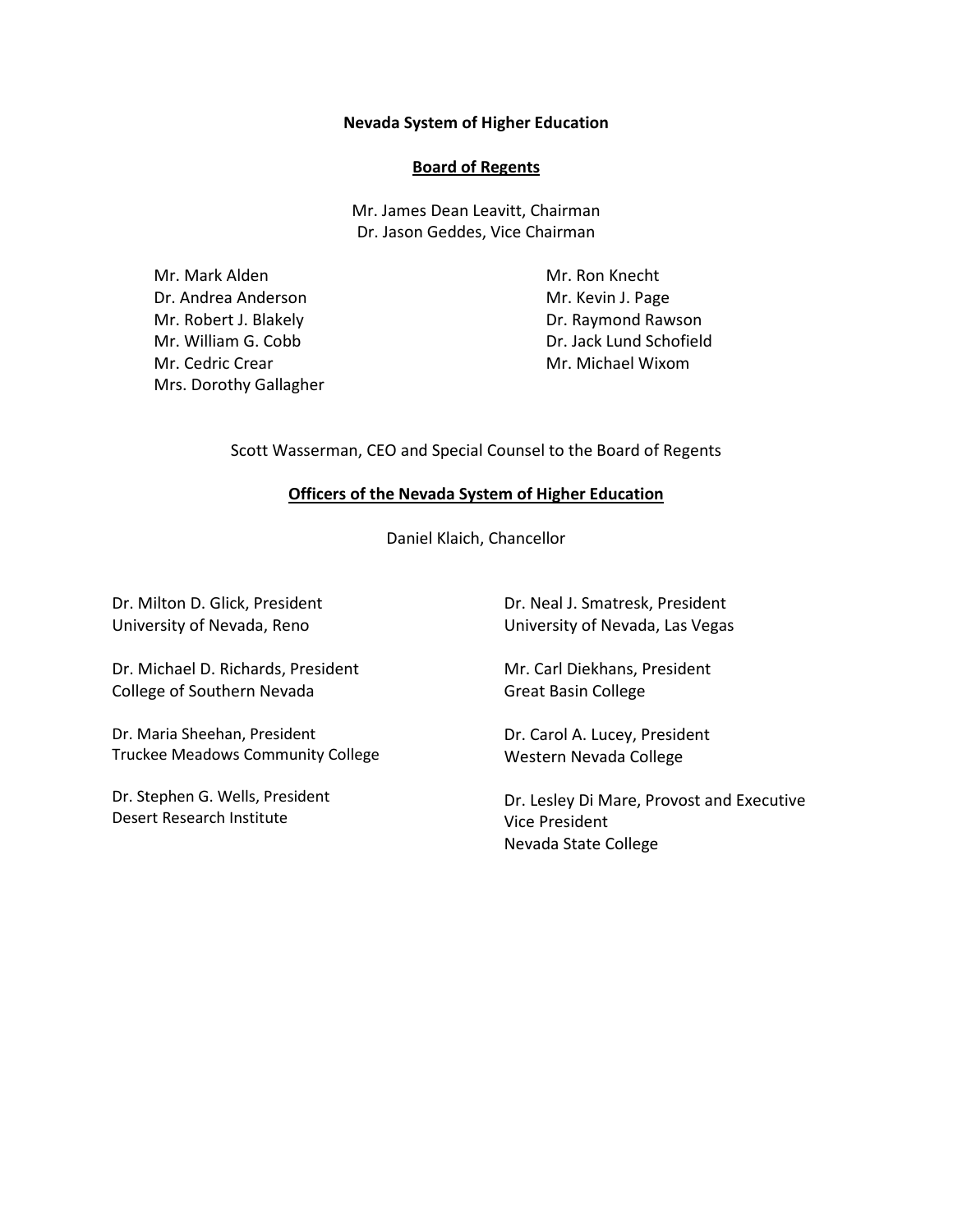## **Acknowledgements**

Numerous individuals contributed information for this report. NSHE Distance Education Directors prepared this report based on data from the NSHE taxonomy file. The Distance Education Directors from each institution are:

| College of Southern Nevada                                |  |  |  |
|-----------------------------------------------------------|--|--|--|
| (Current Chair of the Distance Education Directors group) |  |  |  |
| University of Nevada, Las Vegas                           |  |  |  |
| <b>Great Basin College</b>                                |  |  |  |
| <b>Truckee Meadows Community College</b>                  |  |  |  |
| Nevada State College                                      |  |  |  |
| University of Nevada, Reno                                |  |  |  |
| Western Nevada College                                    |  |  |  |
|                                                           |  |  |  |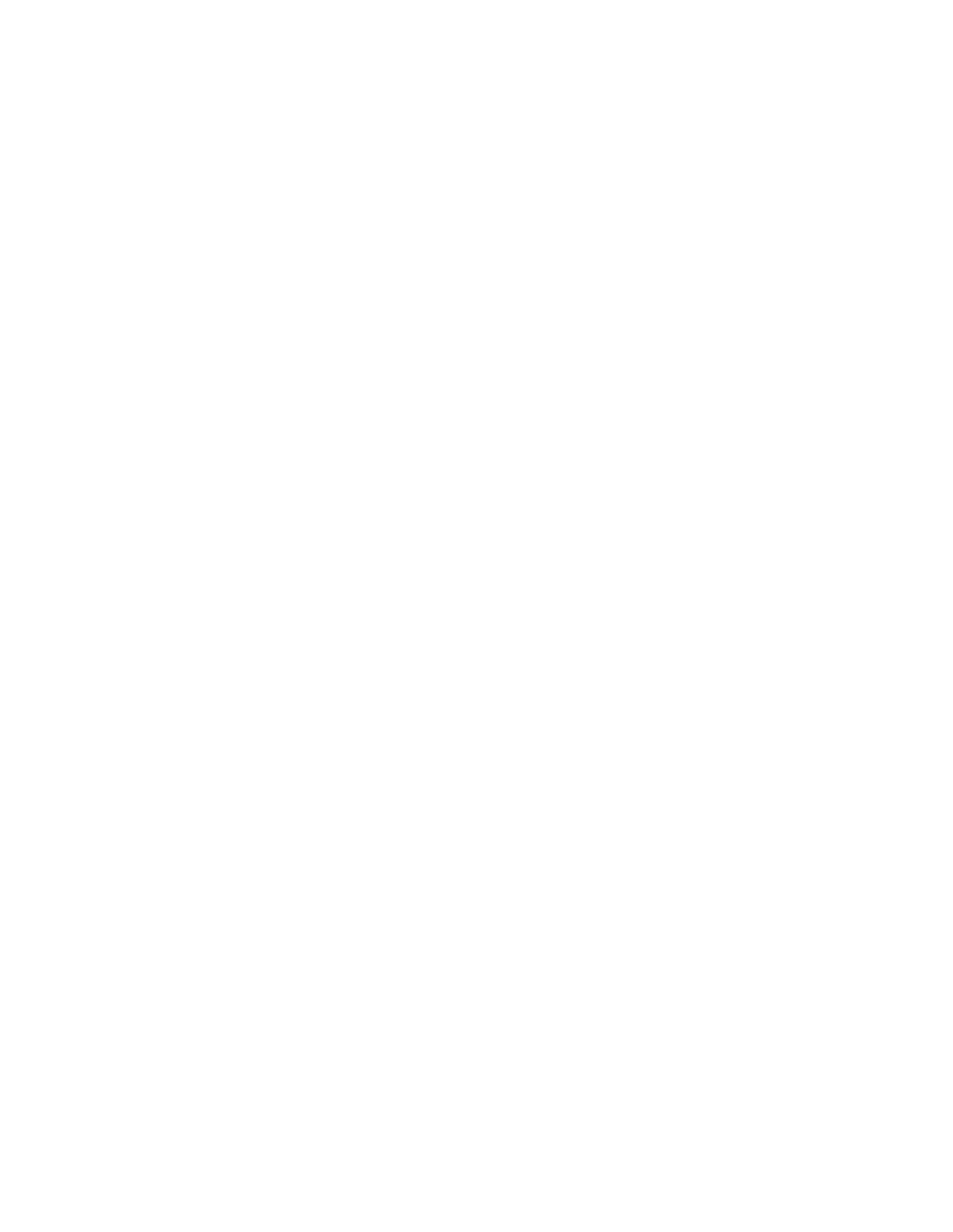#### **Table of Contents**

## List of Tables and Charts

| Table 1 |                                                                             |  |
|---------|-----------------------------------------------------------------------------|--|
| Table 2 |                                                                             |  |
| Chart 1 |                                                                             |  |
| Chart 2 | Distance Education Headcount as a Percent of Total Headcount, Fall 2009. 10 |  |
| Chart 3 | Average Undergraduate Class Headcount by Institution, Fall 2009 11          |  |
| Chart 4 |                                                                             |  |
| Chart 5 | NSHE Distance Education by Undergraduate Full and Part-time Enrollment,     |  |
|         |                                                                             |  |
| Chart 6 | NSHE Distance Education Enrollment by Class Standing,                       |  |
|         |                                                                             |  |
| Chart 7 | Four-Year Institutions Seniors and Community College Sophomores             |  |
|         | Taking a Distance Education Course at Any Point in Their                    |  |
|         |                                                                             |  |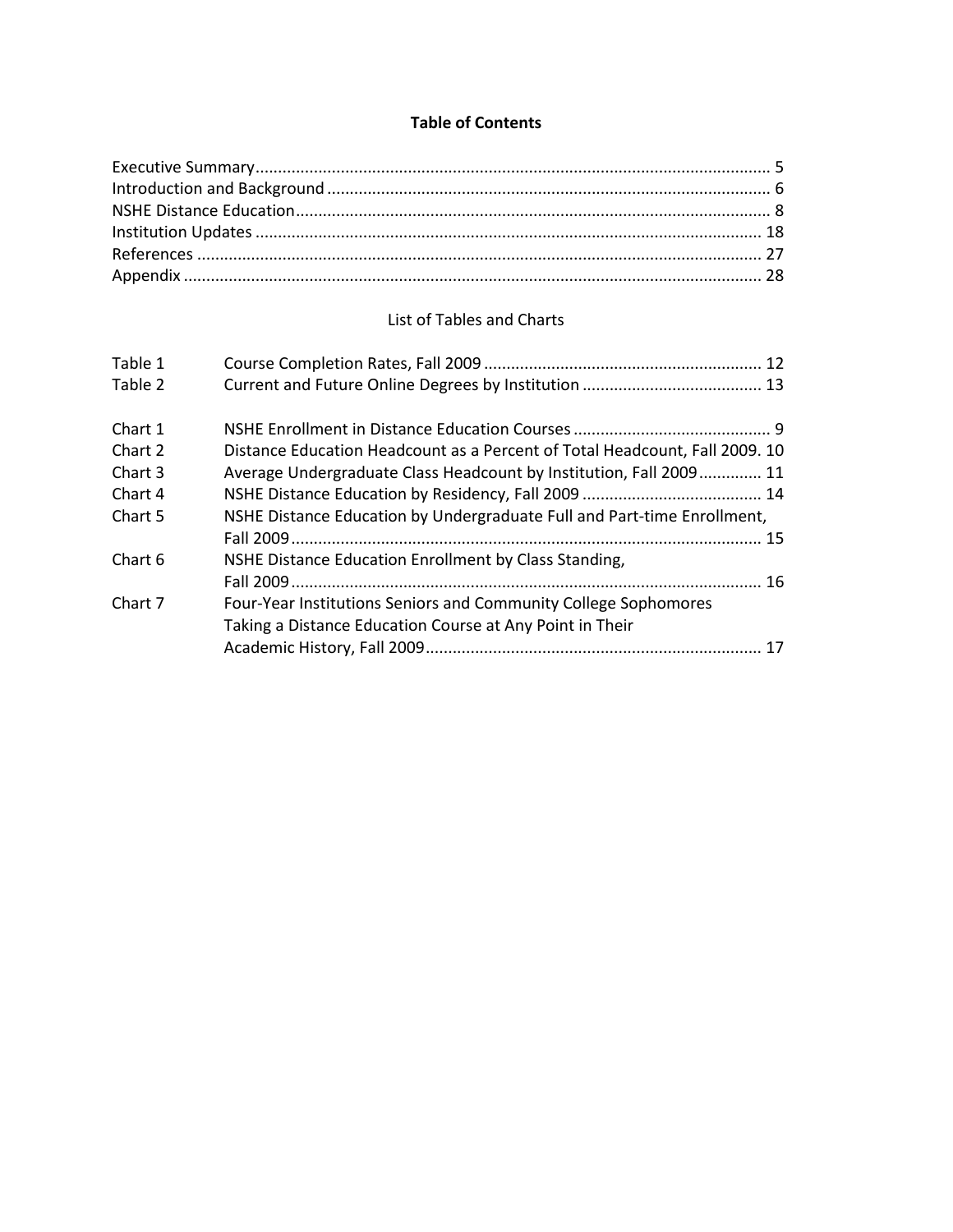# **Executive Summary**

This report focuses on distance education within the Nevada System of Higher Education (NSHE) for the 2009-10 academic year and provides documentation of the substantial growth of distance education within all colleges and universities. Distance education is a field of continuous improvement and change, and NSHE institutions are constantly working to extend their offerings beyond their physical limits to meet the learning needs of students in Nevada. Without distance education many students, especially those living in Nevada's extensive rural areas and those with heavy work or family commitments, would not be able to pursue their higher education goals. From this report, one gains an understanding of significant developments throughout the state and at each institution.

The number of NSHE students enrolled in at least one distance education course increased from 5,798 in fall 2001 to 31,186 in fall 2009, an increase of 25,388 students or 438 percent.

The College of Southern Nevada (CSN) launched the CSN Online Campus. The CSN Online Campus will meet the needs of the "100 percent online learners" by providing all of the courses, programs, and services that are commonly provided to students attending traditional on-campus courses and programs.

In the past two years the Distance Education program at Western Nevada College (WNC) functioned without a full time Distance Education Coordinator. In the interim, staff from various areas within the college assumed additional duties in order to maintain the web education program. Web based enrollment at WNC increased by 32% in the past two years despite a moratorium on new online course development and limited faculty support. With the hiring of a new coordinator in the summer of 2010, new course development and faculty support functions are restored.

Building on the universal deployment of WebCampus, Nevada State College (NSC) continues to focus on Universal Deployment of Online Technologies, Student Learning with Technology Orientation and Support, Teaching with Technology Support and Training for Faculty, and the Teaching with Technology Lab. NSC developed a college-wide staff development program called Technology Fellows Institute that won the 2010 Blackboard Catalyst Award for best staff development program.

Truckee Meadows Community College's (TMCC) WebCollege is engaged in several projects designed to improve the overall quality, consistency, retention, and assessment of online students. Specific projects include Quality Matters for evaluation of the quality of online courses, multi-modal options for content delivery, CAEL recommendations/best practices to make online courses more adult learner friendly, iNtegrate and the seamless connection with the Learning Management System, a new student orientation for online classes, and a Fast Track Online Degree Program.

At the University of Nevada, Reno (UNR), Independent Learning (IL) offers more than 200 course sections in 35 subject areas with 187 courses completely online. Editors and instructional designers work one-on-one with faculty to develop, deliver and maintain courses. IL also acts as a service center for students, providing electronic "welcome packets;" individualized support 7:00 a.m. to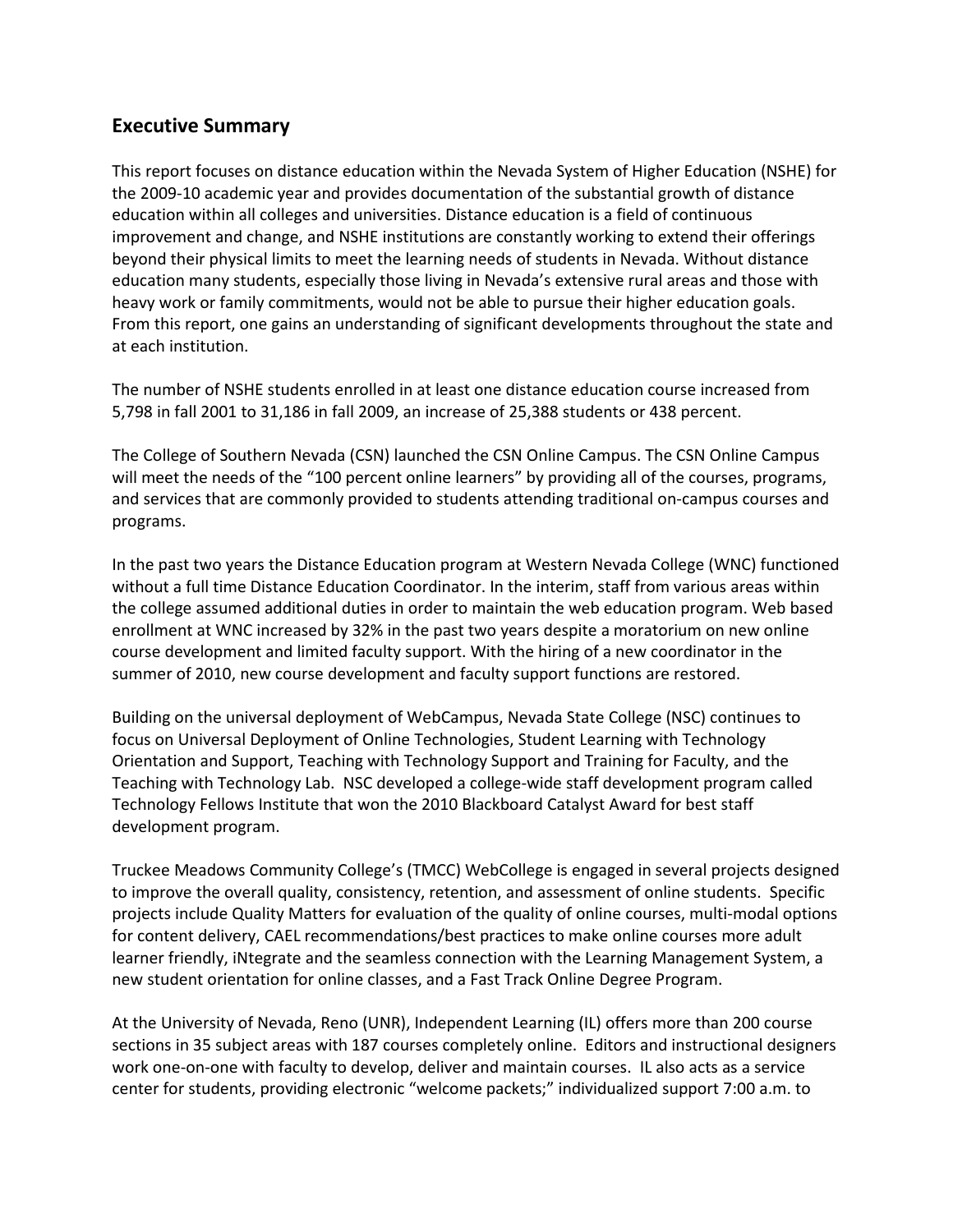7:00 p.m. Monday through Friday via phone or in-person and email 18 hours a day; on-campus tutoring plus new online tutoring for MATH 096; and arrangements for required supervised examinations across the globe for all courses.

This year, the University of Nevada Las Vegas (UNLV) Distance Education Office made significant progress assisting the institution in providing Nevadans quality education. Some highlights include a revised Mission Statement and Strategic Plan in alignment with UNLV's Mission Statement and Strategic Plan, creation of the Academic Success Center Online, creation of an online interactive learning object repository, enhanced campus collaborations with Distance Education, enhanced role of the Distance Education Advisory Committee, and the introduction of new learning technologies to support Distance Education.

Great Basin College's (GBC) distance education offerings currently account for over 62 percent of GBC's overall enrollment. Great Basin College's WebCampus continues to grow at an exceptional rate. The WebCampus has seen a 142 percent increase in FTE from Fall 2008 to Fall 2010.

Students increasingly demand and expect distance education offerings. In order to meet the rising demand, some important elements are being examined in a statewide coordinated effort: infrastructure, faculty development and support, student services, accessibility, and the policies that govern distance education.

# **Introduction and Background**

The Nevada System of Higher Education (NSHE) has to constantly work to provide and extend educational opportunities to all of Nevada. With the rapid population growth experienced in Nevada, there is an increasing number of students eligible for and participating in some form of higher education. NSHE employs many successful programs to reach these students; one particularly successful method is distance education.

Simply defined, distance education is education delivered where the learner and instructor are separated in space and/or time (Saba, 2005). Institutions see distance education as a means of enrolling more students, broadening their student base, generating fee revenue, offering courses in niche markets, and meeting their regional commitments cost-effectively (Calvert, 2005). Distance education is one of the performance indicators set by the Board of Regents to measure an institution's effectiveness in delivering quality education to all students.

Distance education is specifically aimed at meeting two of the Board's master plan goals: 1) a student-focused system and 2) opportunity and accessible education for all. The planning target is: "expand distance education offerings so that, on average, all students will have participated in some technology-mediated instruction prior to graduation." A Nevada online directory of all distance education courses is available to all NSHE students to assure the greatest possible access to distance education by all students.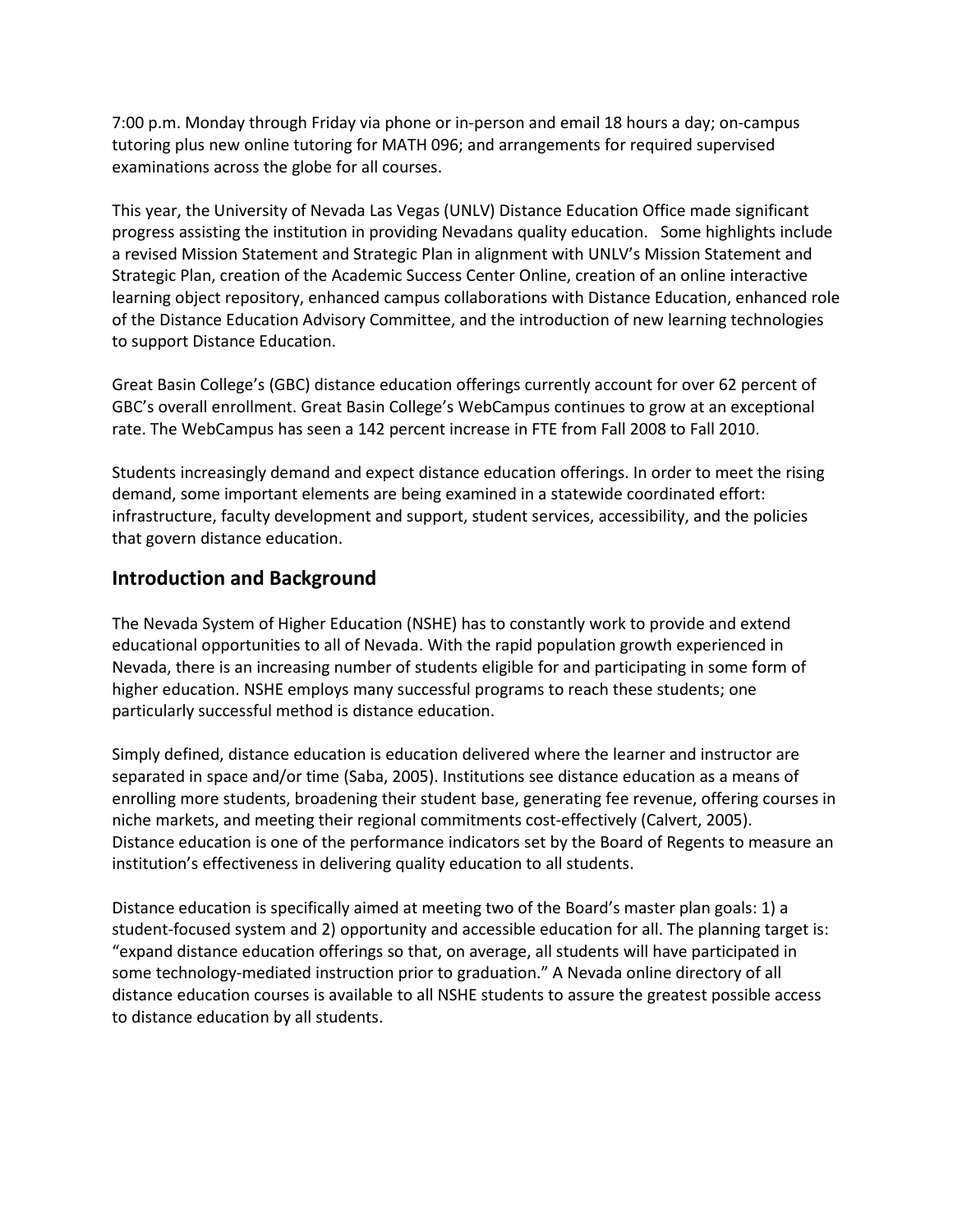#### *Data Source*

The distance education data include state-supported distance education course enrollment only, derived from the NSHE course taxonomy. Non-state supported course enrollment, such as selfsupporting courses offered through continuing or adult education, is not included.

Student enrollments in NSHE courses are counted as state-supported Full-Time Equivalency (FTE) in all academic credit courses that can be used to fulfill the requirements of a degree or certificate and where student fee revenue is collected in support of the state operating fund. On the official enrollment reporting date of each term, institutions submit a file composed of individual student records, one record per student per course. Records are created for all students enrolled in at least one credit-bearing course that qualifies as state supported FTE. The total student FTE reported in the file equals the institution's official enrollment recorded for that term.

Distance education courses are identified in the course taxonomy using the following guidelines:

- 1. The instructor and the members of the class are physically separated, resulting in no contact in a traditional classroom setting.
- 2. The "at-a-distance" instruction is provided using technologies generally recognized as distance education technologies.
- 3. If a distance education course section is totally web-based, it is identified as distance education. Hybrid instruction, using various methods of instruction in addition to the traditional classroom, does not count as distance education.
- 4. Other than any required meetings for organizational purposes, and in some cases on-site labs or testing, there are no regularly scheduled class meetings with the instructor except in the case where the delivery of the distance education course is synchronous, for example, interactive video.
- 5. In some cases, a distance education section includes students in a traditional classroom while simultaneously providing the instruction to other students who are not in that classroom. In this instance, instruction in the traditional classroom does not qualify as distance education. However, the instruction received at a site other than the traditional classroom does qualify as distance education.

#### *Delivery methods for distance education*

The two most prevalent technologies widely used throughout the NSHE are interactive video (IAV) and web-based courses. In an interactive video setting, students attend an IAV classroom and participate with the class via a two-way interactive audio/video television or a one-way video with two-way audio. IAV classrooms can be found in many locations throughout Nevada. In web-based courses, distance education courses are provided via electronically-delivered materials. Students interact mainly through web-based forum discussions and email.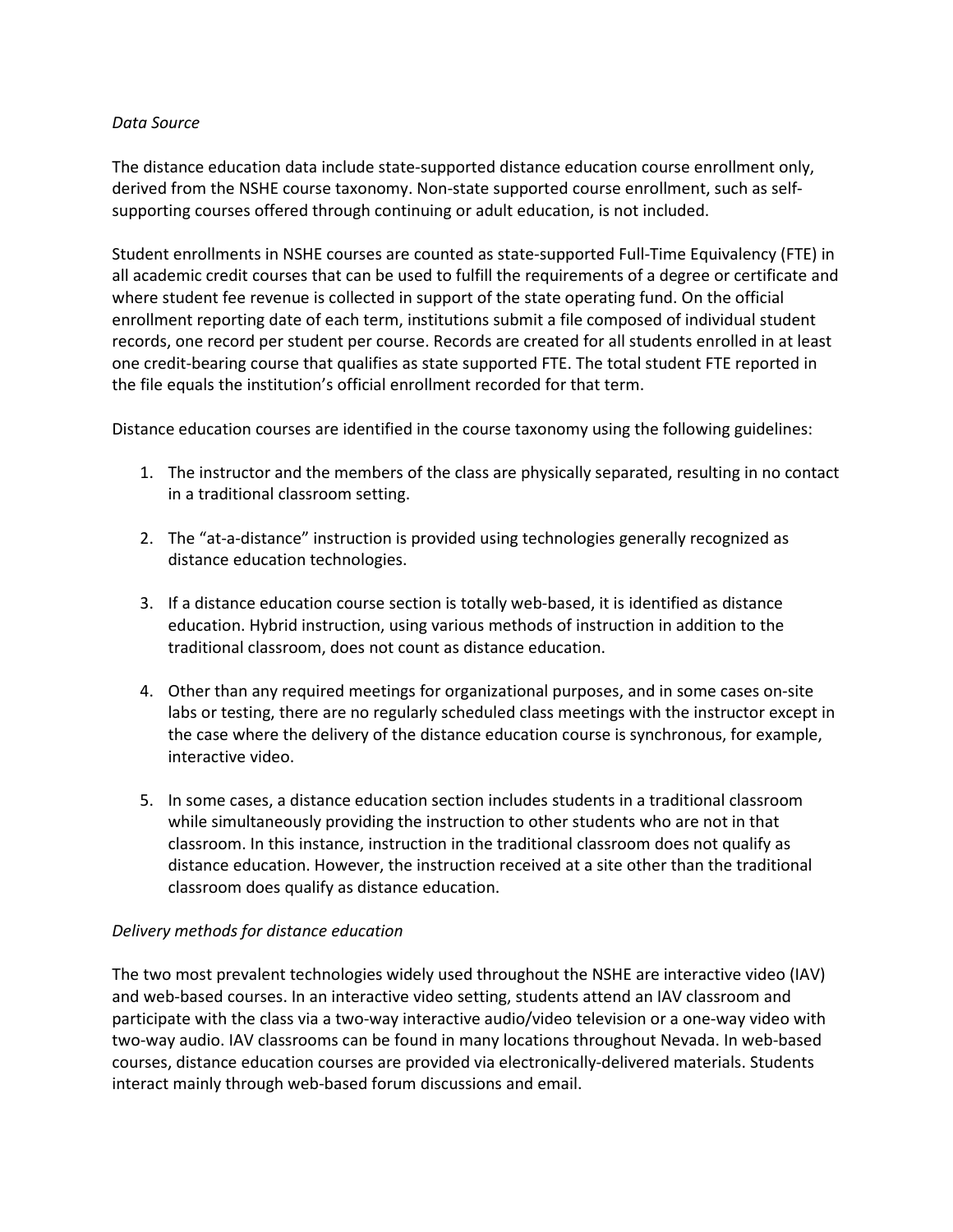The shift in delivery methods (from face-to-face to online) also signifies a shift in teaching methods. As the delivery of distance education moves from face-to-face courses using an objectivist, teachercentered pedagogy to online and hybrid courses that utilize digital technologies, a new teaching pedagogy emerges. This new pedagogy emphasizes a constructivist, collaborative, and studentcentered approach to teaching (Hiltz and Turoff, 2005). As faculty embrace this new pedagogy, the nature of the teaching profession is being transformed, creating a new generation of skilled faculty. The possession and utilization of digital technologies becomes one of the marketable skills that faculty will be increasingly be expected to demonstrate and master.

#### *Comparison to national trends*

Developments in Nevada's distance education programs are consistent with national trends. Currently, nationally, more than four million students are enrolled in distance education classes and programs, and more than ninety percent of community colleges and more than seventy percent of colleges and universities offer online classes, programs and degrees. Online classes also represent the fastest growing educational segment. National surveys report a 9.7% increase for distance education programs in higher education versus a 1.5% increase for higher education overall (Sloan-C) and a 15% increase for distance education programs at community colleges (Instructional Technology Council).

Distance education programs focus on improving access to higher education. As this method of instructional delivery matures, it is a viable option for working adults, active duty military personnel, public safety (fire, police, EMT), and allied health professionals as well as for those in remote/rural areas, students with young children, traditional students seeking to maximize their class schedules, and those with accessibility needs.

# **NSHE Distance Education**

To better understand distance education in the NSHE, the focus of this report is on data for Fall 2009. Data and analyses are offered on enrollment and student demographics, demonstrating rapidly growing enrollment in distance education.

#### *Enrollment*

The accelerated growth of distance education is demonstrated through an examination of headcount. The NSHE *Annual Performance Indicators* include an overview of distance education, using the key indicator of growth in enrollment of students receiving instruction via distance education. The following chart displays the unduplicated headcount of students having participated in some form of distance education in the NSHE since Fall 2001. Again, headcount is defined as the total number of students (full-time and part-time) that participated in at least one distance education course.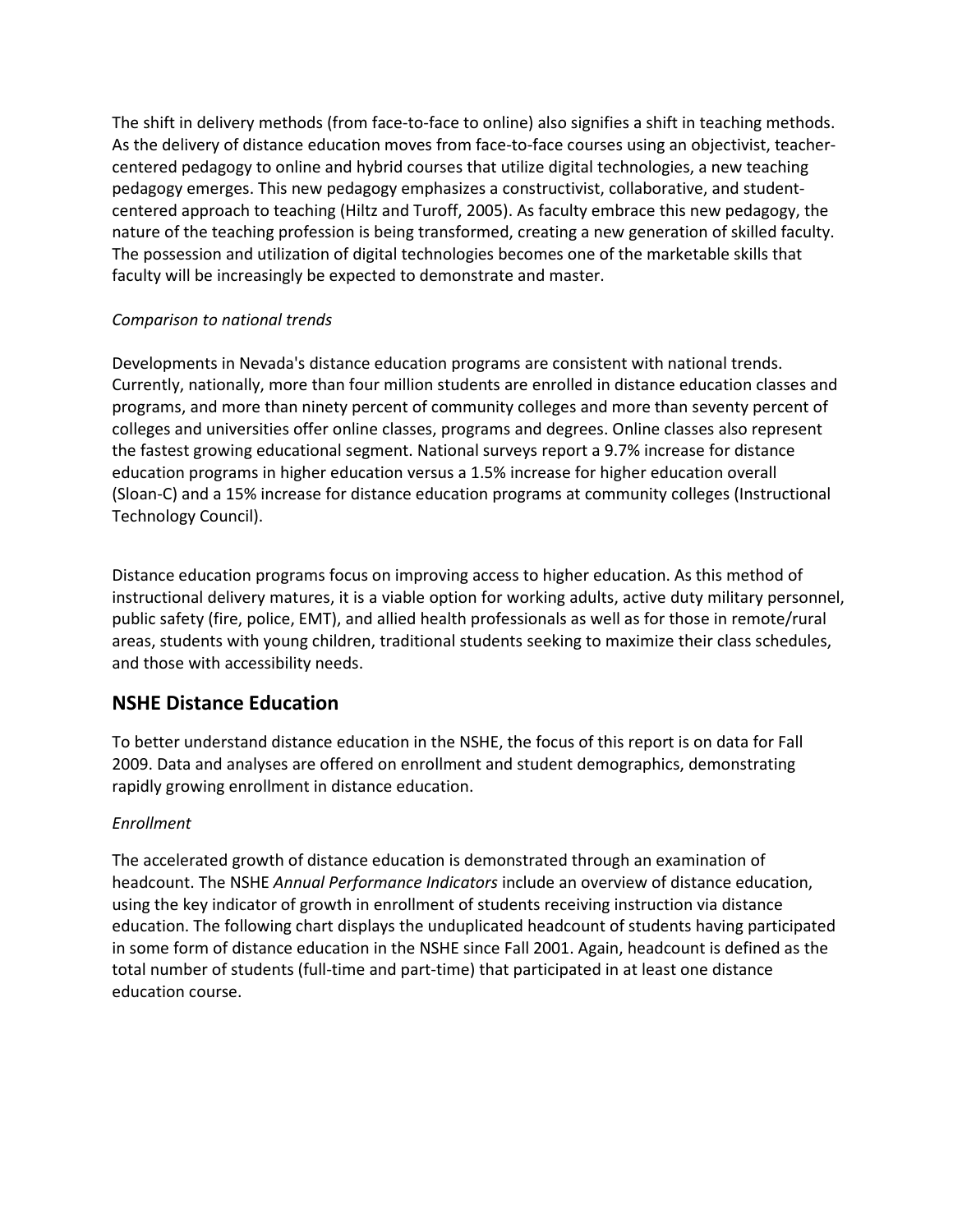#### **NSHE Annual Performance Indicators**

**Key Indicator:** Growth in enrollment of students receiving instruction via distance education.

#### Chart 1



**NSHE Enrollment in Distance Education Courses**

The number of students enrolled in at least one distance education course increased from 5,798 in Fall 2001 to 31,186 in Fall 2009, an increase of 25,388 students or 438 percent.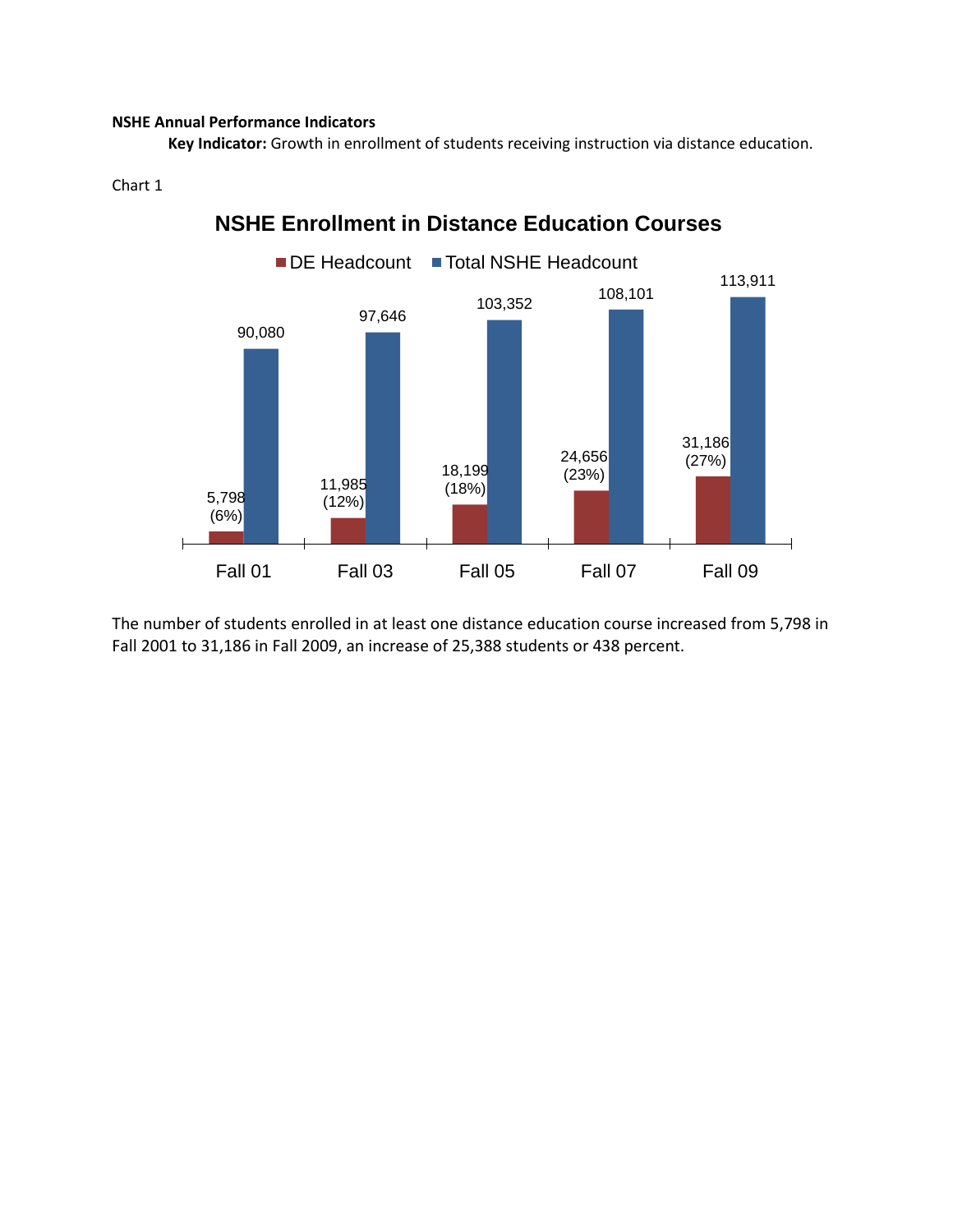The chart below displays by institution the distance education unduplicated headcount as a percentage of total headcount.

Chart 2

# **Distance Education Headcount as a Percent of Total Headcount - Fall 2009**



The larger percentage of distance education students at Nevada State College (NSC) and Great Basin College (GBC) demonstrates the value of distance education on two points: 1) utilization of current technologies to meet the needs of today's students (NSC) and 2) utilization of distance education to meet the needs of students across a wide geographic area (GBC).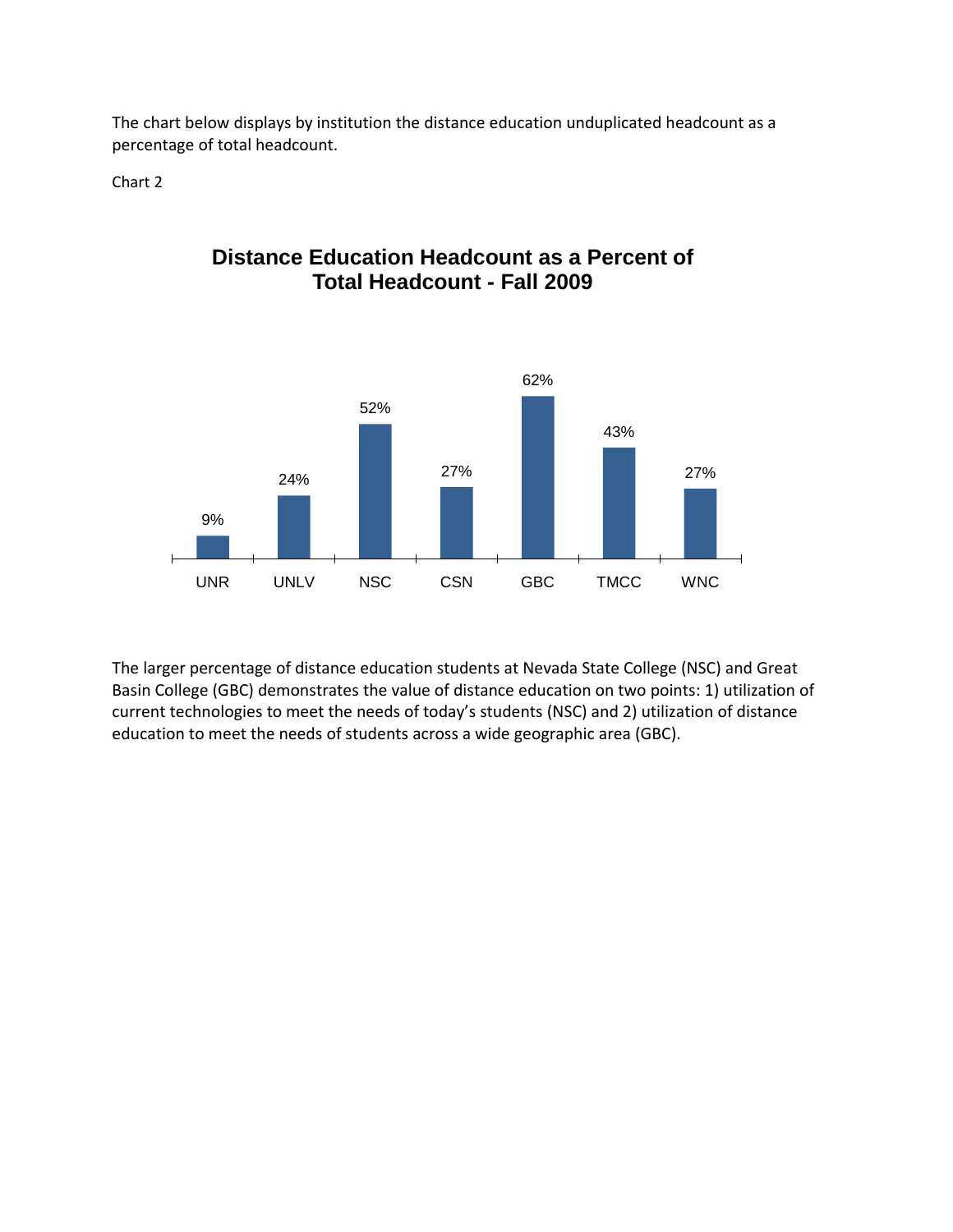The following chart demonstrates by institution the average class size of a distance education course.

Chart 3



The average number of students enrolled in a distance education course for the system is 22.0.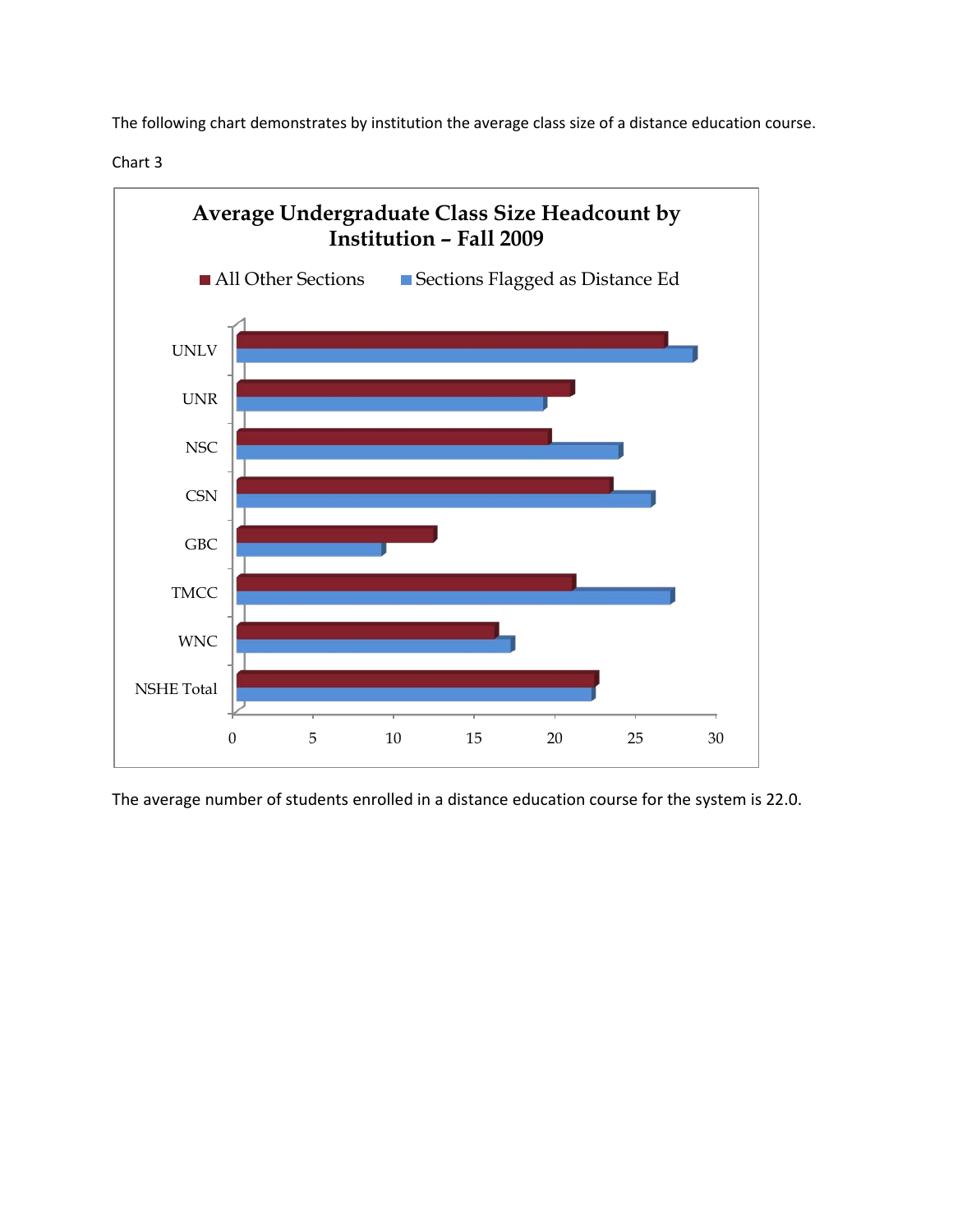The following chart compares the successful completion rate of students in the general population to students in distance education. Successful completion rate is defined as a student receiving a grade of D or better for the course.

#### **NSHE Distance Education Performance Indicator**

**Sub Indicator:** Course completion rate of students enrolling in distance education

Table 1

#### **Course Completion Rates - Fall 2009**

|                                                                          | Sections Flagged as Distance<br>Education | All Other Sections |
|--------------------------------------------------------------------------|-------------------------------------------|--------------------|
| Percent of students completing a course with a<br>grade of "D" or better | 70.7%                                     | 83.0%              |

Comparatively, students in the NSHE general population successfully complete their courses at a higher rate (83%) than students enrolled in distance education (70.7%). NSHE did see an increase in retention rates for distance education of 4% since the last report in 2008.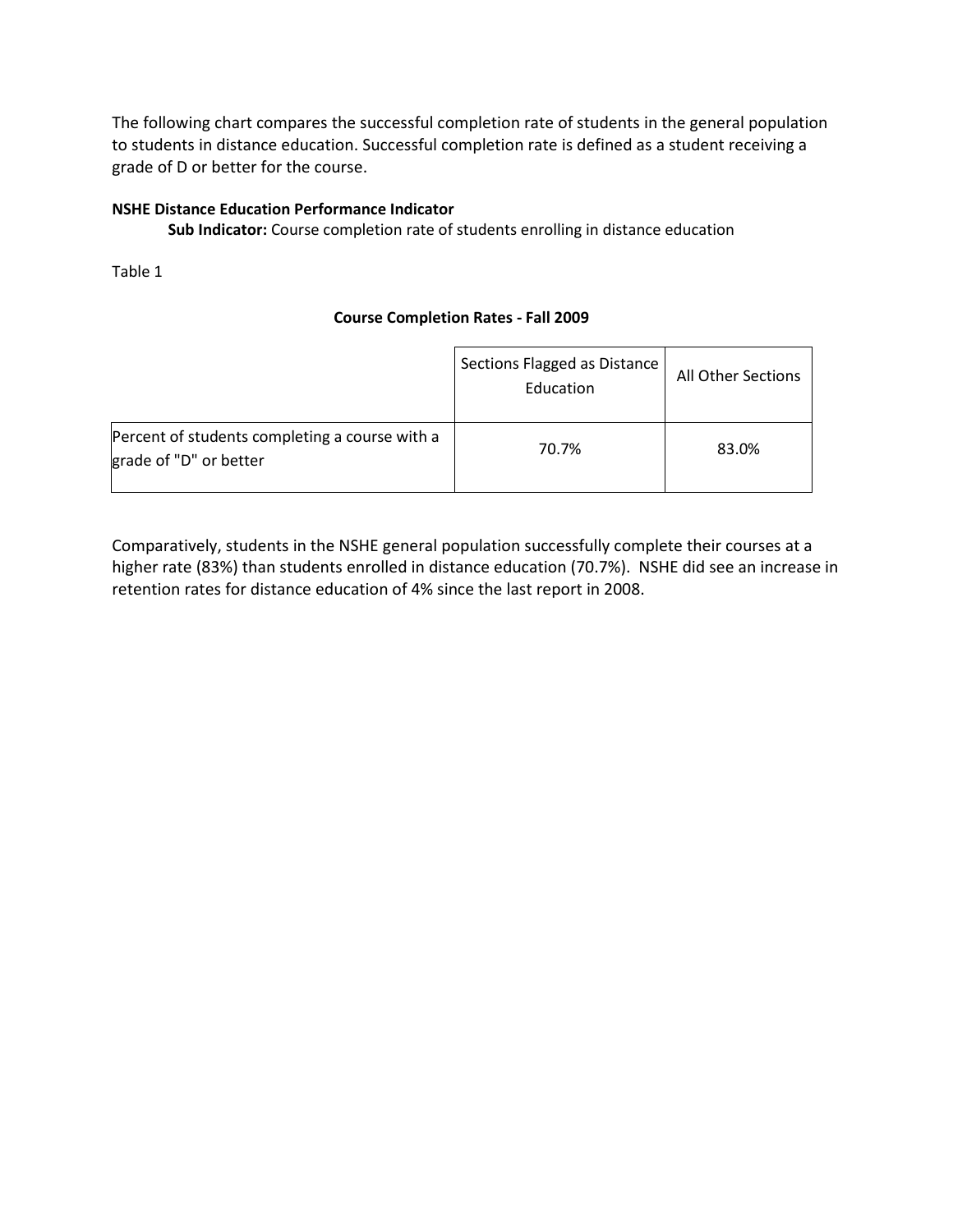The following table demonstrates the current and future online degrees by institution.

Table 2

| <b>Institution</b> | <b>Current</b><br><b>Degrees</b> | <b>Certificate</b><br><b>Programs</b> | <b>Planned Future</b><br><b>Degrees</b> |
|--------------------|----------------------------------|---------------------------------------|-----------------------------------------|
| <b>UNLV</b>        | 10                               | 5                                     | 9                                       |
| <b>UNR</b>         | $\overline{7}$                   | $\mathbf{1}$                          | $\mathbf 0$                             |
| <b>NSC</b>         | $\mathbf{1}$                     | $\overline{0}$                        | $\overline{2}$                          |
| <b>CSN</b>         | 20                               | 8                                     | 3                                       |
| <b>GBC</b>         | 5                                | $\overline{0}$                        | $\overline{4}$                          |
| <b>TMCC</b>        | 11                               | $\mathbf 0$                           | $\overline{0}$                          |
| <b>WNC</b>         | $\overline{3}$                   | $\overline{1}$                        | $\overline{0}$                          |
| <b>NSHE Total</b>  | 57                               | 15                                    | 18                                      |

# **Current and Future Online Degrees by Institution**

Source: NSHE Distance Education Directors

The ability to meet the increasing demand for online education is an important element to consider as the NSHE works to accomplish its mission of educating Nevada's citizens. NSHE institutions currently provide 57 online degrees and 15 certificate programs as an alternative means of achieving a college education. The above table identifies the number of existing online degrees, certificate programs, and the number of degrees planned for the near future. The future degrees will be operational by 2012. The range of subjects for the online offerings include areas of study such as a PhD in nursing education; master's degrees in hospitality administration and justice management; bachelor's degrees in social sciences, criminal justice, and education; and certificates in education administration, computing technology, and hotel, restaurant, and casino management. Beyond the independent offerings, NSHE institutions also collaborate to offer joint online degrees.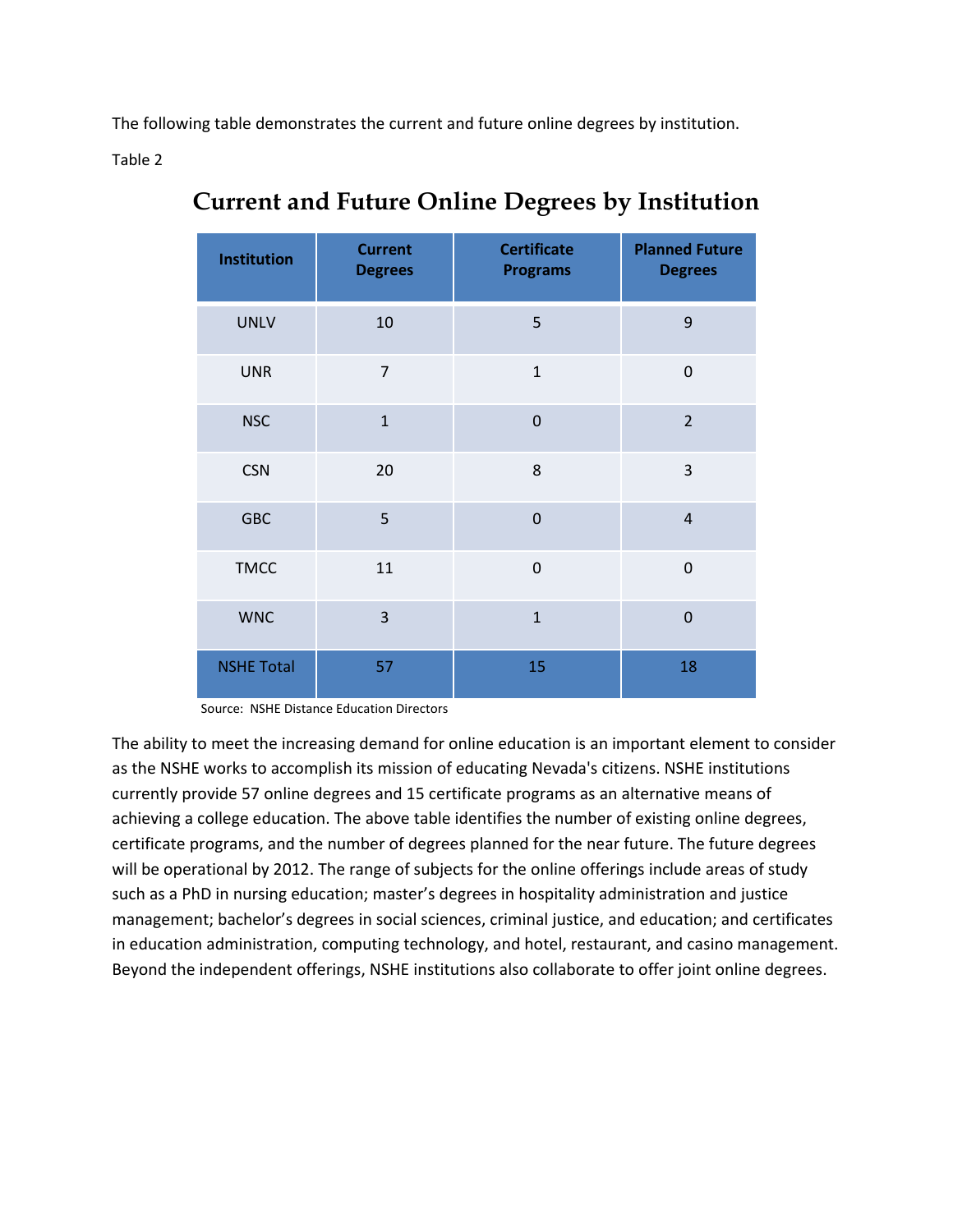

As the chart indicates, 90 percent of distance education enrollments are Nevada residents. This is consistent with previous reported data. It confirms that to date, distance education offerings have overwhelmingly targeted those NSHE primarily serves. The data also suggest both a risk and an opportunity for NSHE institutions. The risk is that online providers from outside of Nevada will seek to tap the strong online student base in the state. NSHE institutions work hard to improve access to higher education by offering online instruction, programs, and degrees. Coordinated NSHE marketing should emphasize the advantages of taking online classes, programs, and degrees from NSHE institutions to protect enrollment market share. Advantages include: NSHE experience in offering online curriculum and student support, instruction tailored for the needs of Nevadans, lower in-state fees, and the convenience of having the institutions nearby if needed.

The opportunity for NSHE institutions can also be found in a potential to market online classes, programs, and degrees beyond Nevada's borders. NSHE institutions have been offering online curriculum for more than 10 years; cumulatively, NSHE has an edge in both experience and curriculum development. Adoption of an entrepreneurial model could allow for a potential new revenue stream for Nevada's institutions.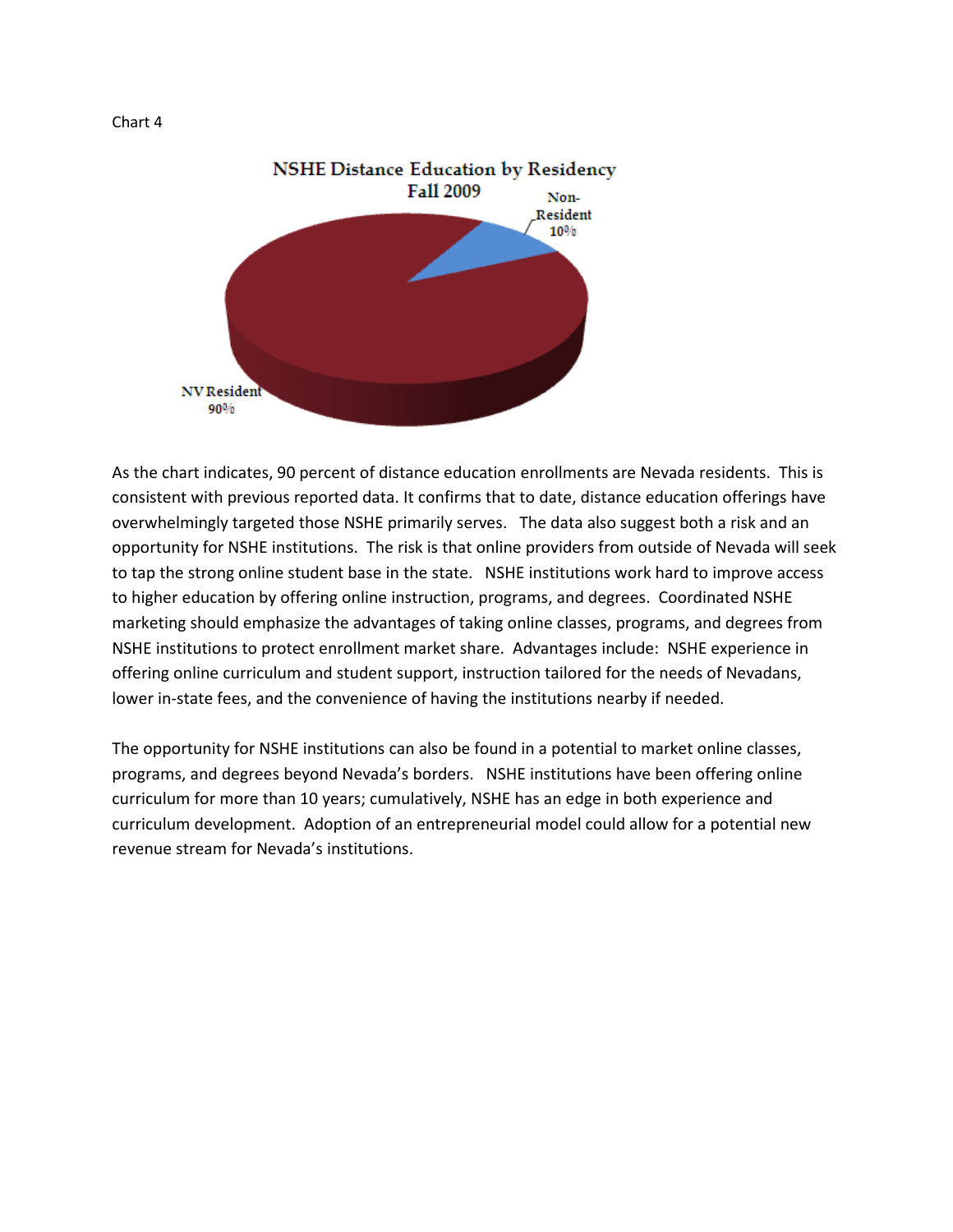#### **NSHE Distance Education by Undergraduate Full- and Part-time Enrollment Fall 2009**

Full-time 55%

> Part-time 45%

Data confirm a notable change from the last state DE report; in 2008, fifty-two percent of distance education enrollments were part-time students and forty-eight percent were full-time students. This year, fifty-five percent of the enrollments were full-time, indicating that online instruction has become "main-stream". Many of Nevada's students build their class schedules around both traditional and distance education classes to create the most practical and efficient schedule each term. Additionally, a higher percentage of distance education students are enrolled full-time compared to the NSHE general population, a fact which dispels any notion that the bulk of distance education students are part-time. In fact, the data would seem to confirm that distance education classes do indeed provide increased access to higher education – and offer a viable track to program/degree completion.

Chart 5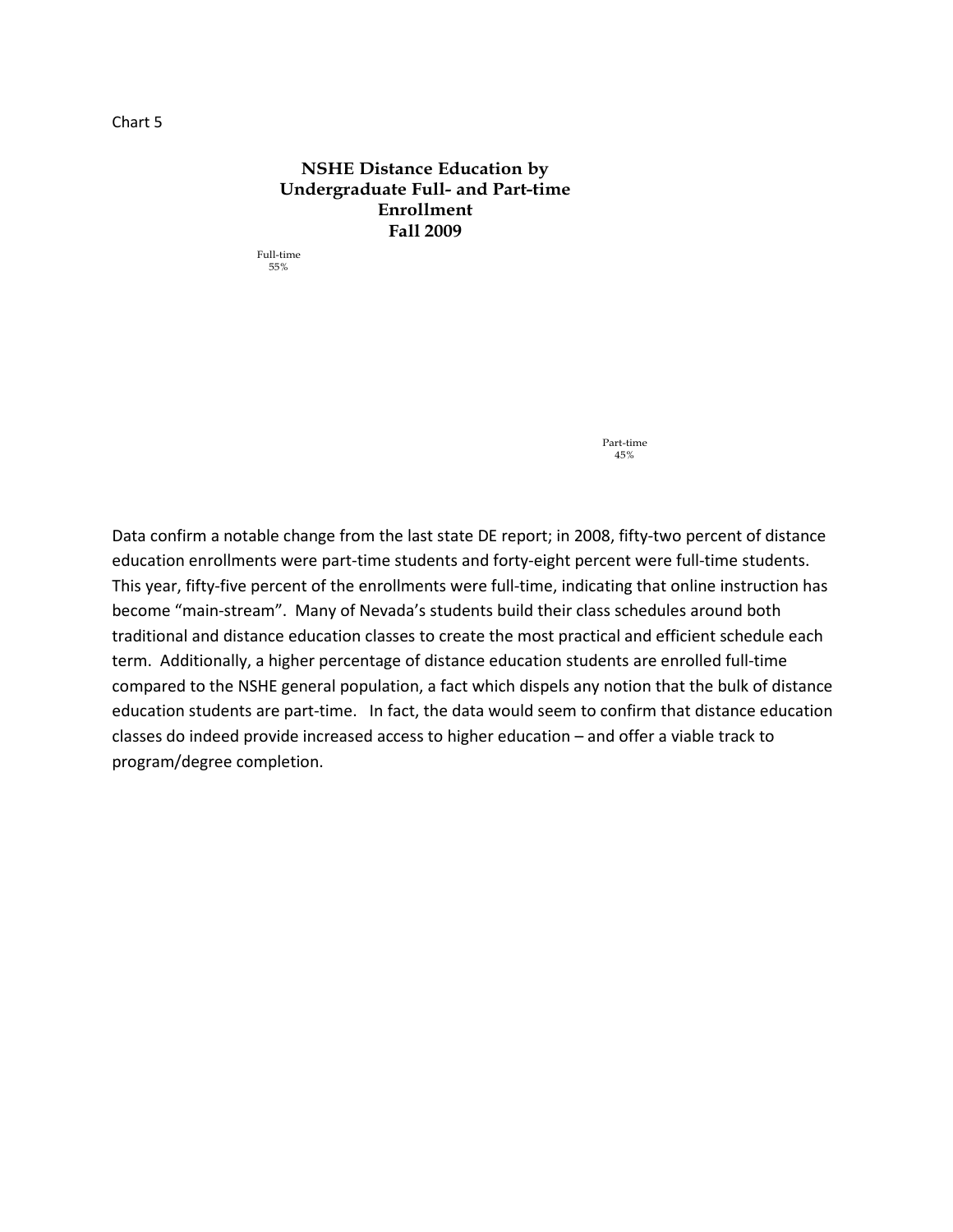

Patterns of student enrollment in distance education by class standing are consistent with the previous distance education report. The data also show that community colleges continue to be the 37%

most aggressive in offering distance education classes. There are a variety reasons for this, including: very large service areas for GBC and WNC, early entry into course offerings by high school students, especially online classes, and nature of community college students (significant work and family schedule conflicts). Currently, CSN and TMCC comprise more than 80% of the community college student enrollments in Nevada.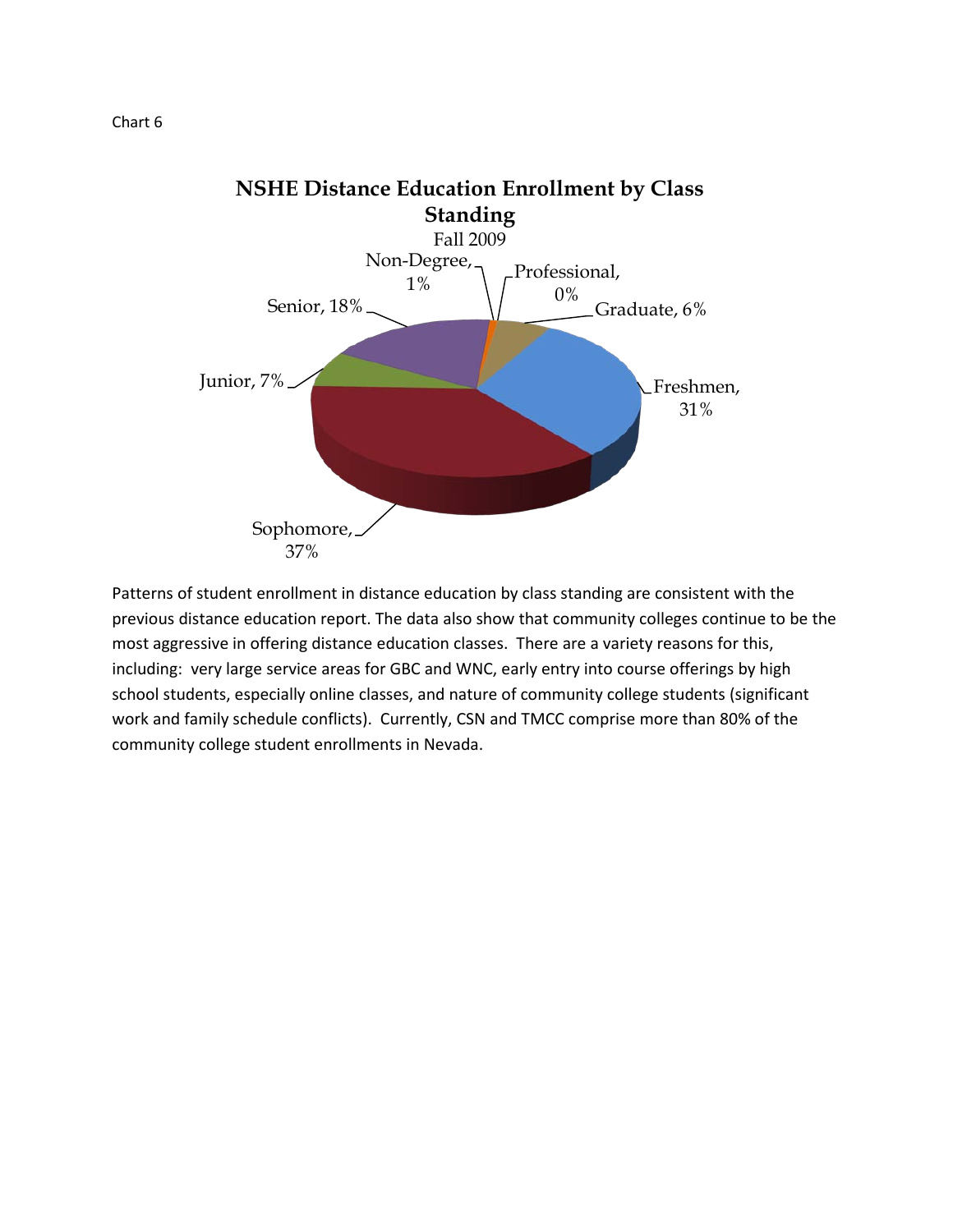



Every campus reports a significant increase in distance education enrollments during a student's academic history. The four community colleges report a majority of their students take at least one distance education class, with TMCC and GBC each reporting that two-thirds of their students do so. NSC reports that nearly all of their students (92%) take at least one distance education class.

This supports the NSHE strategic goal that all students take at least one electronically-mediated class before graduating. It also demonstrates the widespread acceptance and utilization of distance education classes at NSHE institutions.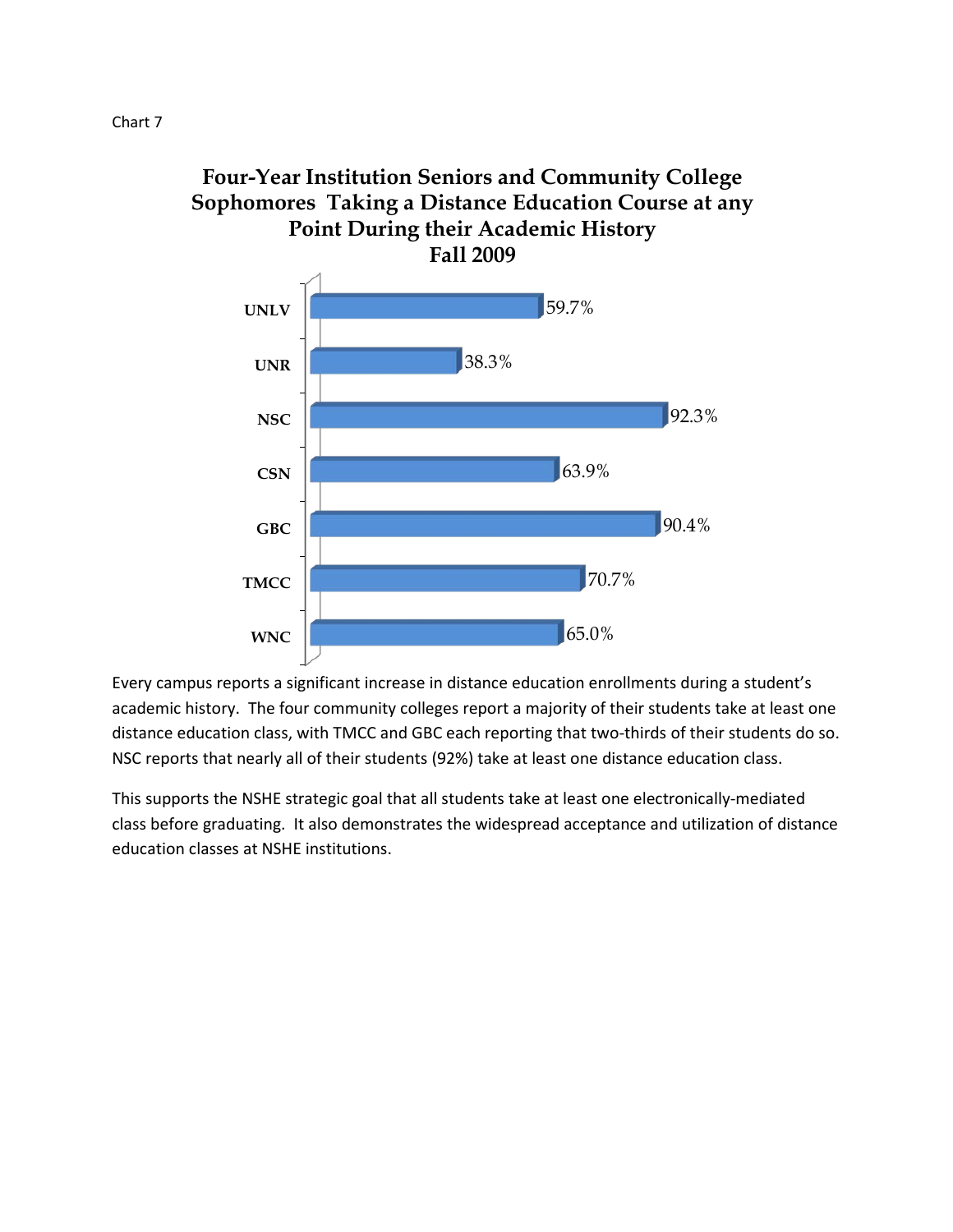# **Summary**

The data presented in this report provide a composite of the typical distance education student in Nevada. The typical student is:

- 18-24 years of age ( although increasingly, older students [25-62 years of age] are also enrolling in distance education classes)
- Female (70% of overall enrollments)
- Enrolled full-time
- Enrolled at a community college

# **Institutional Updates**

#### **University of Nevada, Las Vegas**

This past year, UNLV's Distance Education has made significant progress assisting the institution in providing Nevadans quality education. Some highlights include:

- **Mission statement and strategic plan.** In order to ensure alignment with UNLV's mission and to assist in efforts to this end, UNLV-DE recently revised the unit's mission statement and developed a strategic plan based on Harvard University's *Balanced Scorecard*. The plan is aggressive, measurable, and dynamic in nature.
- **Creating the** *Academic Success Center Online***.** DE, in collaboration with the University's exemplary Academic Success Center (ASC), is creating an online dynamic service center for remote students to obtain the same services their peers receive on the physical campus. The ASC provides a full range of comprehensive services for students. Considerable empirical evidence indicates an increase in retention, completion, and achievement rates by students who access these services. <http://academicsuccess.unlv.edu/>
- **Online interactive learning object repository.** Studies suggest that interactive learning objects can increase the student's retention of complex concepts. In order to provide instructors a conceptual framework of multimedia interactive objects where students are engaged, assessed, and involved, UNLV-DE has created a repository of more than 500 interactives available for incorporation into instructional content. Instructors can also use the interactives as a model when working directly with DE staff in the creation of more specific learning methods within the context of their subject area.
- **Enhanced campus collaborations.** UNLV-DE is partnering with academic support units across the campus to eliminate redundancies, increase efficiencies, and provide new and innovative strategies in the development of our faculty members. Initiated as a charge from the Executive Vice President and Provost, The Consortium for Faculty Professional Opportunities (CFPO), of which DE is a member, is charged to coordinate,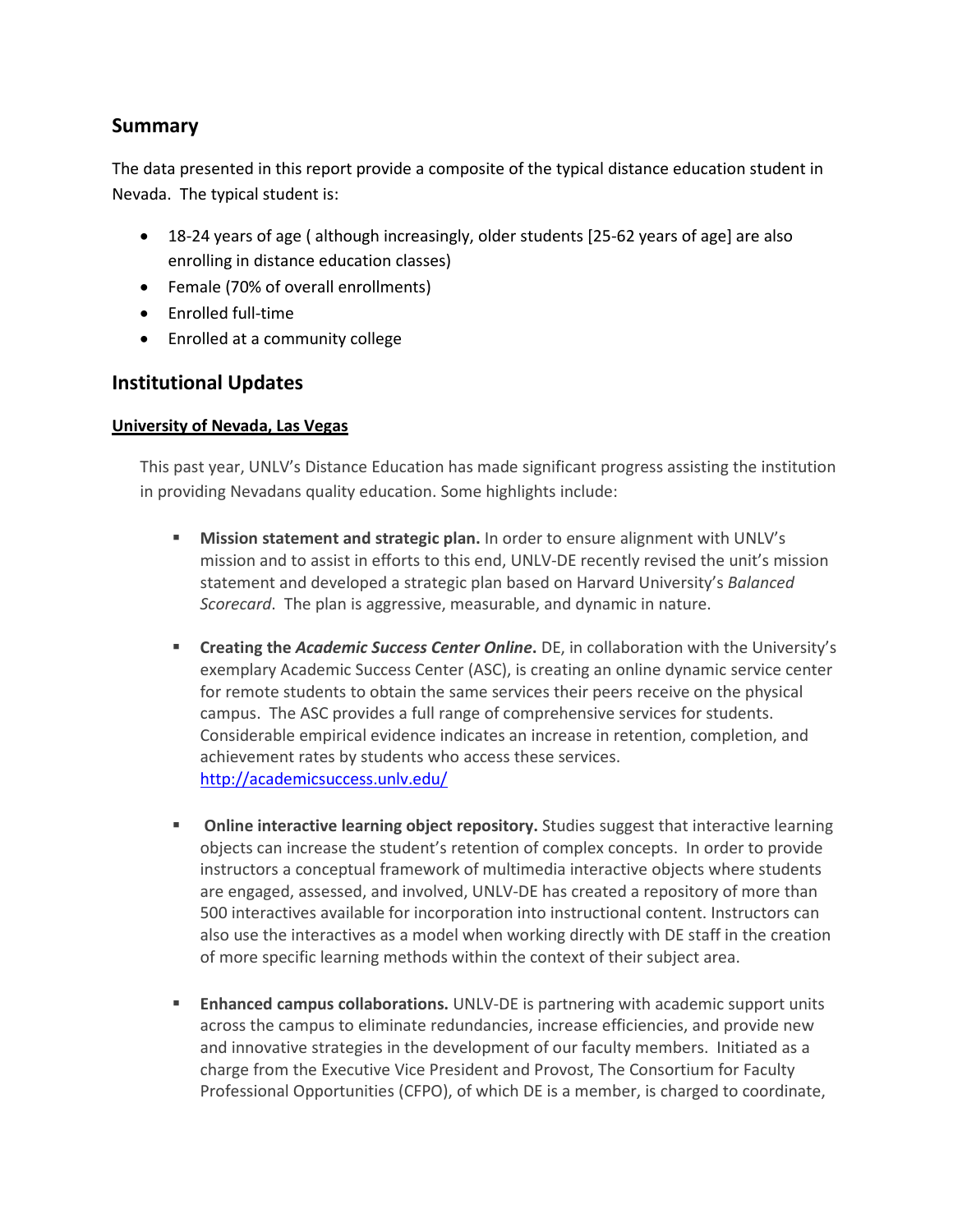collaborate, and share resources on institution-wide objectives related to education reform and the enhancement of teaching and learning. Members of CFPO are charged to work together to facilitate conversations, leverage resources, share expertise, seek opportunities, develop programming, and, in general, foster a faculty climate of innovation and support.

- **Enhanced role of DE Advisory Committee.** The Advisory Committee for UNLV-DE is now a more active participant and stakeholder of the unit's operations. The group, previously known as the Faculty Advisory Committee, was renamed to include a member of the Las Vegas community. The community member has several years of experience with curriculum and instruction, and serves on the board of a virtual high school in Nevada. During the Fall 2010 term, the unit seeks to include an undergraduate and graduate student. This will afford the unit a more comprehensive advisory group. The advisory committee is now more of a functioning work group, meeting on a regular basis to provide insight and review of processes and procedures.
- **New learning technologies.** Due to the closure of NSHE's streaming media vendor, Real Broadcast Networks, UNLV-DE has moved original video produced by DE to the current vendor. This opportunity afforded the unit to contract with Films Media Group in providing instructors and students more than 6,700 digital educational videos for the humanities and sciences. This change has resulted in students learning from some of the broadest and deepest range of educational video available. Access to the films is available across the institution regardless of instructional mode in collaboration with the Lied Library. Additionally, DE is piloting Wimba voice tools for consideration of implementation into the course management system. The recent acquisition of Elluminate and Wimba by Blackboard may result in additional savings for the NSHE consortium.

#### **University of Nevada, Reno**

At the University of Nevada, Reno, two administrative units, Independent Learning and the Instructional Design Team, provide comprehensive support to the campus in the online teaching and learning environment.

Independent Learning (IL) offers more than 200 course sections in 35 subject areas with 187 courses completely online. Editors and instructional designers work one-on-one with faculty to develop, deliver and maintain courses. IL also acts as a service center for students, providing electronic "welcome packets," individualized support 7:00 a.m. to 7:00 p.m. Monday through Friday via phone or in-person and email 18 hours a day, on-campus tutoring plus new online tutoring for MATH 096, and arrangements for required supervised examinations across the globe for all courses.

With faculty support from the Instructional Design Team (IDT), an additional 32 web-based courses plus over 1,000 web-enhanced course sections are offered through their academic departments. IDT offers face-to-face and online consultations and workshops for instructors throughout the year.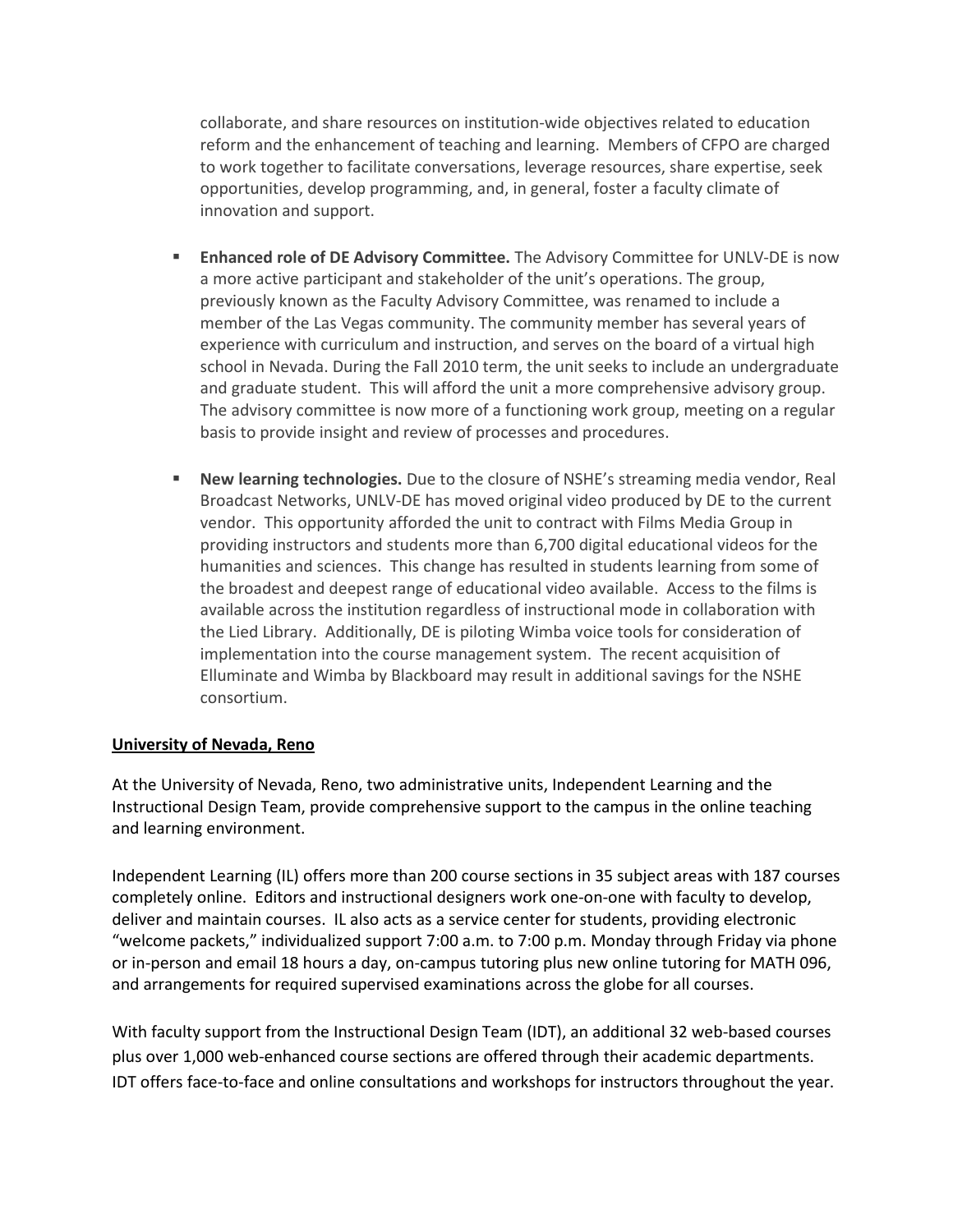An innovative Course Makeover Program provides detailed pedagogical advice and feedback on selected courses from a team of peers, professional Instructional Designers and students.

Highlights of the program include:

- Independent Learning enrollments in January 2010 increased by 33 percent from the previous year.
- In 2009, UNR was awarded the Blackboard Catalyst Award for Exemplary Courses for Women's Studies 453, Gender and Society, Rosemary Dixon, instructor. In 2010, a second UNR course was awarded this prestigious honor: Social Work 466, Disability: Social and Health Issues, Judy Hammock, instructor. Both of these courses went through the Course Makeover Program and are an example of how Independent Learning, the Instructional Design Team and faculty are working together at UNR to produce exemplary courses.
- New technologies are being employed to replace interactive video. Echo 360 records lectures which are then archived for access by off-campus students a couple of hours later through WebCampus. Wimba Live Classroom (also accessed through WebCampus) enables a course to be taught live and fully interactive simultaneously to on-campus students and across the U.S. and beyond.
- The 2007–2008 Distance Education Report identified the need for UNR to offer complete graduate degrees online. The following are now available: M.Ed. in Equity and Diversity in Educational Settings, M.Ed. in Literacy Studies, M.Ed. with Educational Psychology emphasis, M.S. with emphasis in Information Technology in Education, M.A. in Behavior Analytic Psychology, M.J.M. in Justice Management, and Doctor of Nursing Practice (DNP) in collaboration with UNLV.

#### **Nevada State College**

*Universal Deployment of Online Technologies*. Nevada State College continues to support all courses, regardless of delivery mode, with WebCampus, a platform based on the Blackboard Vista 8.04 course management system. It is currently integrated with Wimba Live and Voice collaboration, SafeAssign plagiarism detection, Smarthinking online tutoring, StudyMate CS glossary builder, and other learning tools. To give students easy access to essential course materials and communication tools available to all members of the College community, WebCampus course shells are based on mandated NSC templates. Each WebCampus template contains links to Library/Research Resources, Student Services, and Tutoring Links as well as degree program links.

Planned enhancements to WebCampus will integrate CoursEval, an online course evaluation tool, and Bb Connect, a multi-channel communication system for notifying students of critical College admissions and enrollment deadlines via mail, phone, email, and SMS communications.

*Student Learning with Technology Orientation and Support.* Building on the universal deployment of WebCampus, all students admitted to NSC are enrolled automatically in an online course called *Student WebCampus Orientation*. The course includes all of the WebCampus learning tools with related learning exercises. In addition, every WebCampus course contains a mini-orientation called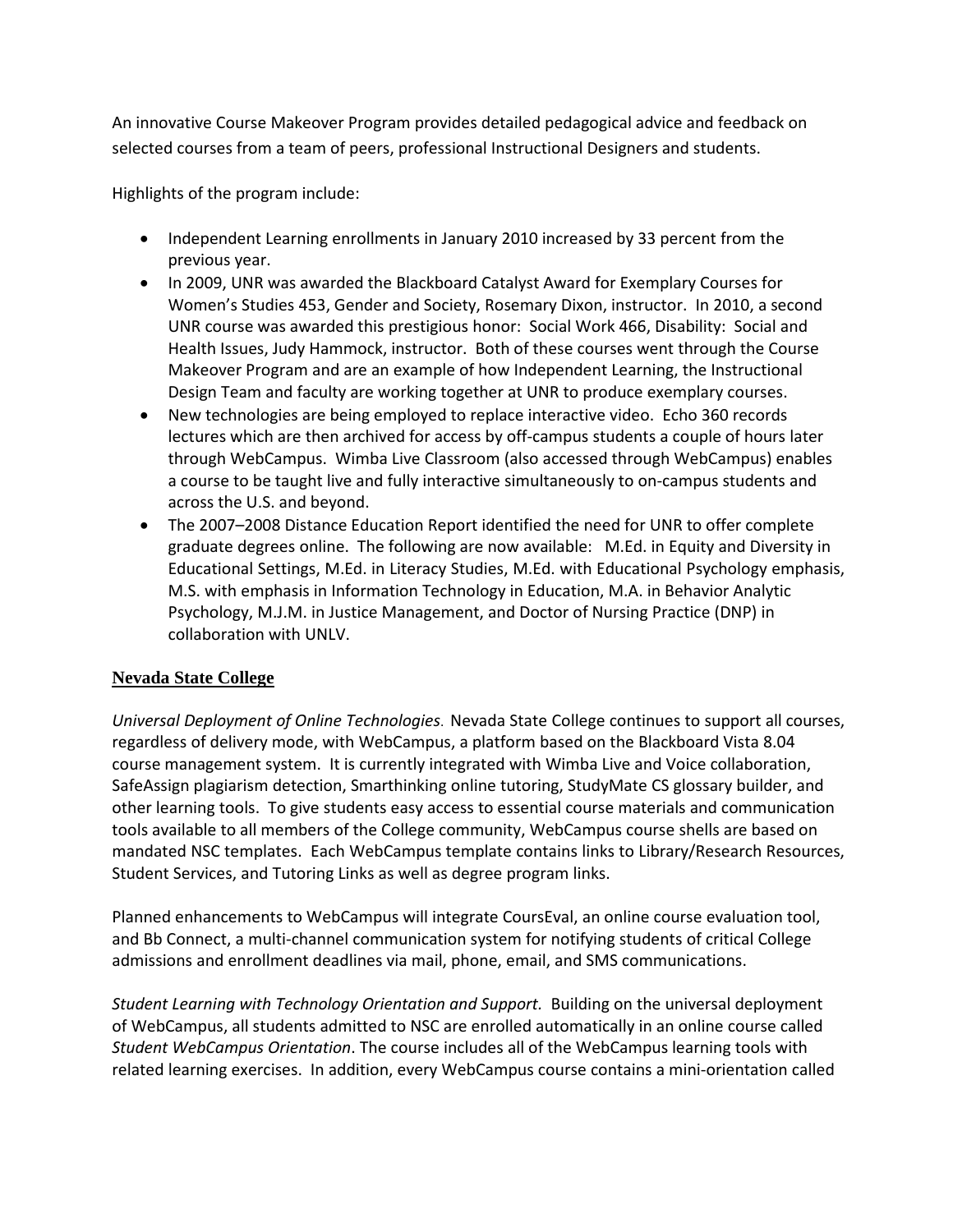*WebCampus Tour*. Students also have access to 24/7 telephone and online user support for WebCampus and related technologies, such as e-mail and MS Office Suite applications.

*Teaching with Technology Support and Training for Faculty.* Instructional support and training initiatives are essential to effective teaching and learning. Nevada State College's Office of Instructional Technology (InTech) continues to invest personnel and resources in the development of 1) comprehensive, fully online "teaching with technology" workshops, and 2) real-time instructional resources, available "any-time/any-where," making course design and development resources available wherever and whenever faculty need them.

With their first teaching assignment, full- and part-time instructors are enrolled in NSC's *Faculty Resource Center (FRC)*. The *FRC* provides 24/7 access to animated demos, manuals, and tip sheets for all of the teaching technologies used at NSC. In addition, instructors have access to a moderated Faculty Lounge where they can post questions and exchange teaching tips with colleagues.

To respond to staff interest in developing and sharing online resources as well as learning new technologies, InTech and the Provost's Office developed an award winning College-wide staff development program called *Technology Fellows Institute*. It promotes excellence and innovation in developing online instructional and student services resources using available learning and training technologies. The program won the 2010 Blackboard Catalyst Award for best staff development program. It uses print as well as online media to engage faculty and staff in an intense 6-week course that addresses both andragogy and technology issues in designing effective instructional, student service, or professional development resources. NSC has been invited to present on the program at the 2010 WCET conference in La Jolla, California.

Finally, in collaboration with Southwest Blackboard Users Group (25 schools and 92 members from Arizona, California, New Mexico, Nevada, and Utah), Nevada State College is the host school for the 2010 Southwest Technology Showcase on November 3-5, 2010. The Showcase will feature two keynote speakers, 20 presentations, 15 exhibitors, and a juried competition to recognize with prizes the most innovative uses of educational technology for instruction, student services, and professional development in the Southwest. This initiative advances NSC's role as a regional center for the advancement of technology in higher education.

*Teaching with Technology Lab (TTL).* Nevada State College is proud to announce the installation of a technology training and development lab for faculty, staff, and students. The 9-station lab will provide private as well as collaborative learning spaces for all members of the NSC community in pursuing innovative ways to use online technologies to teach and learn. The TTL will also provide a space for demonstrating the latest developments in course design, media delivery, and lecture capture techniques. Faculty, staff, and students at NSC now have a space to explore available and new technologies and find innovative ways to adopt them for teaching, learning, and professional development.

#### **College of Southern Nevada**

The College of Southern Nevada launched the Online Campus with the implementation of Angel as its new Learning Management System on December 15, 2008. The CSN Online Campus will meet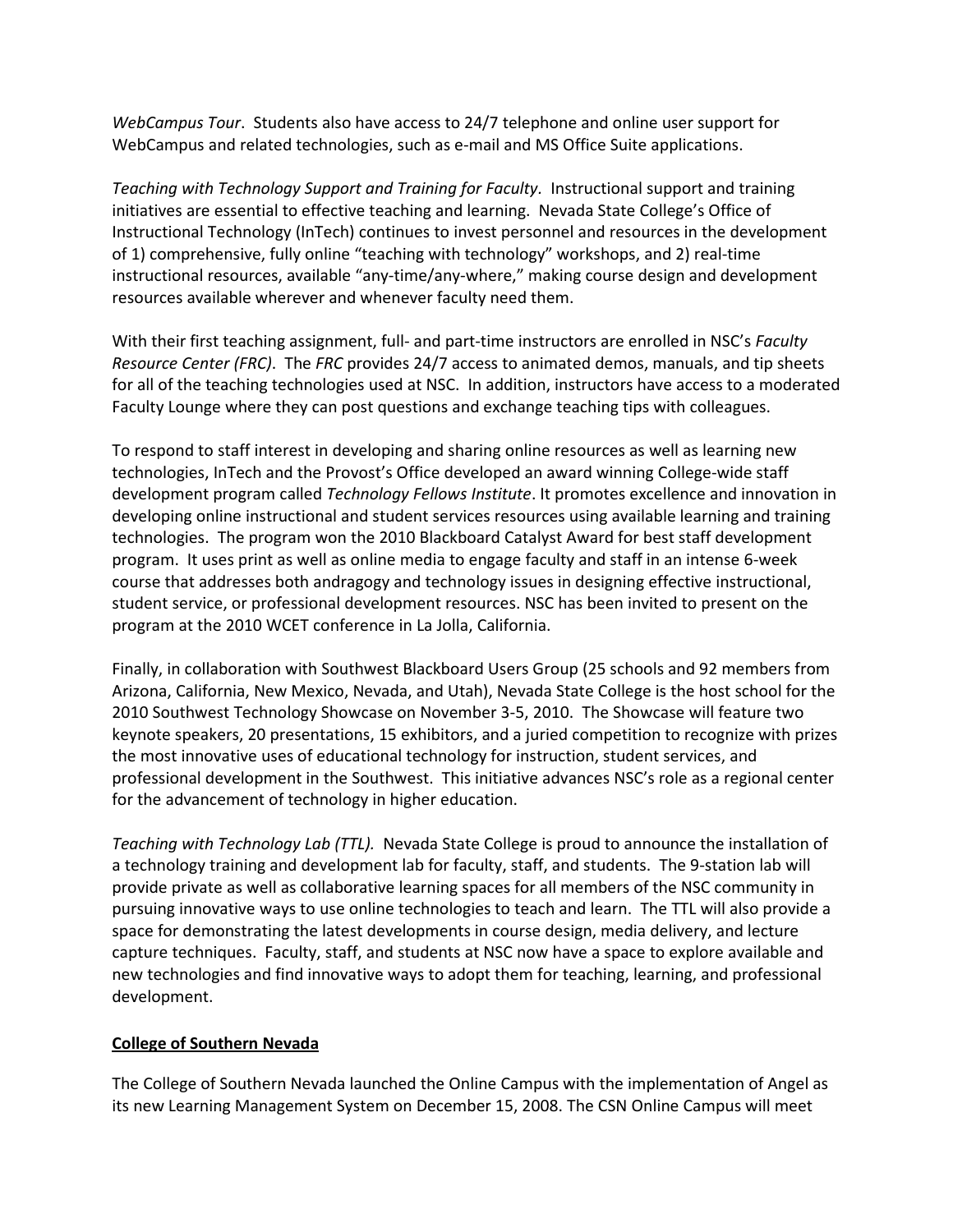the needs of the 100% online learners by providing all of the courses, programs, and services that are commonly provided to students attending traditional on campus courses and programs. The CSN Online Campus has twenty Associate Degrees, seven Certificates of Achievement, one Certificate of Completion, and the junior and senior years of the Bachelor of Science in Dental Hygiene completely online.

In support of the mission of the College of Southern Nevada, the CSN Online Campus provides access to a quality, comprehensive teaching and learning experience by offering innovative educational programs, services and lifelong learning opportunities for a diverse population. The CSN Online Campus was named specifically to illustrate that choosing an online education at CSN is just like choosing to take classes at one of the existing campuses. It is of the upmost importance to the CSN faculty and staff that all of the values and academic quality associated with CSN will be maintained with the Online Campus. The Strategic Plan for the CSN Online Campus describes CSN's direction for its Online Campus through the adoption of five goals that are designed to move the institution toward its future vision:

- Goal 1: Create a stable and effective organizational structure that defines roles, responsibilities, accountability, and clearly supports increased communications.
- Goal 2: Actively pursue funding to support the CSN Online Campus.
- Goal 3: Continue to systematically improve existing technological infrastructure and plan for future needs.
- Goal 4: Provide increased access to courses and services for an expanded student population to reach their personal and academic goals.
- Goal 5: Achieve national prominence for our academic quality and innovative programs and student support services.

CSN has implemented the following initiatives to support the Online Campus:

1. **Student Online Learning Experience** – this is a self-paced course inside of the Angel Learning Management System that provides students with the opportunity to learn how to be an effective online student and introduces students to Angel.

Modules include:

- Introduction to Online Learning
- Navigation and Content
- Online Communication
- Online Assessment
- 2. **Faculty Online Teaching Experience** this is a self-paced course inside of Angel that provides faculty with the opportunity to learn best practices in online teaching and the Angel Learning Management System.

Modules include:

- Online Learning and Teaching
- Navigation and Content
- Communicating Online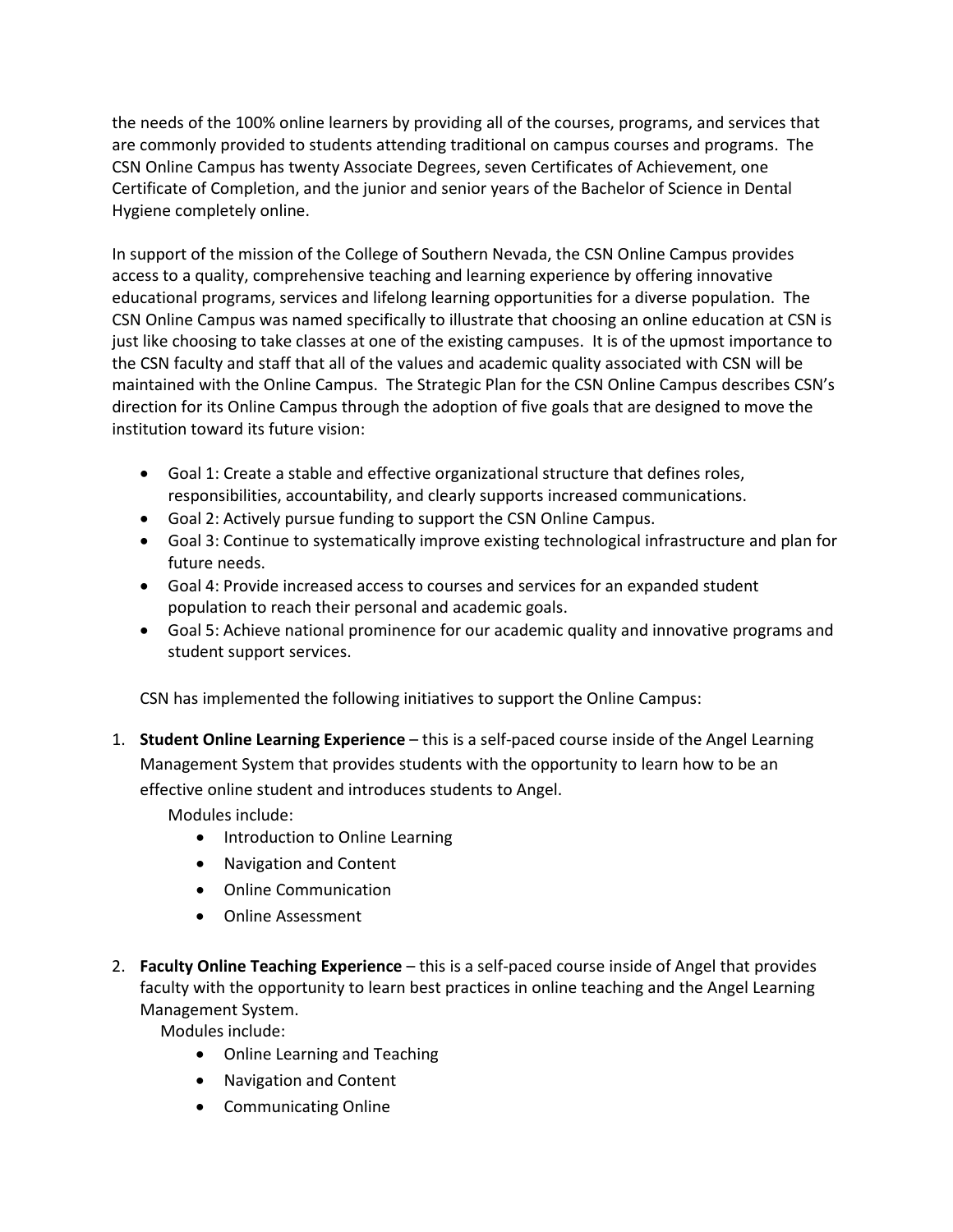- Online Assessment
- Gradebook and the Learning Object Repository
- Copying Course Content
- 3. **Angel Online Tutorials for Faculty and Students** CSN has created tutorials that are located on the CSN Online Campus website and within the Angel resources that will provide step-by-step guides to functions in the Angel LMS. These tutorials were developed based around the top 5 issues for faculty and the top 5 issues for students so that CSN can better serve the needs of both faculty and students.
- 4. **Angel Training** The Office of eLearning provide numerous training sessions and open Angel Lab sessions. Angel sessions will include: Angel and Blackboard – The Myth/Mystery, Angel Navigation, Content Creation and the Learning Object Repository, Communication (beyond Discussions), Discussion Forums, Assessment, Grading and Gradebook, EPortfolio, and Open Labs for Angel Q & A.
- 5. **Smarthinking 24/7 Tutoring -** CSN is continuing our partnership with Smarthinking to offer free academic support to all CSN students. SMARTHINKING has the online tutoring, online writing services, and homework help services that help students succeed. Tutors are available up to 24 hours a day, 7 days a week in a variety of subjects.
- 6. **Course Information Website** CSN developed a website that allows all faculty, both on campus and online, to enter important information about their courses to include syllabus, textbook, any special requirements, and faculty contact information.
- 7. **Online Faculty Mentoring Web presence** CSN developed an Online Faculty Mentoring web presence that allow faculty teaching online to connect with expert faculty for assistance and guidance.
- 8. **Online Student Services Project –** CSN had an audit conducted of ten crucial online student services and has developed more comprehensive and interactive student services based on the audit recommendations in an effort to better support students at a distance.
- 9. **ANGEL FAQ** CSN has online support FAQ for instructors and students in the use of Angel.

#### **Great Basin College**

Great Basin College offers many distance education courses for those who are unable to enroll in traditional, face-to-face classes due to work, family, location, or any other reason. Distance education is generally defined as a course that is time and/or distance independent, meaning that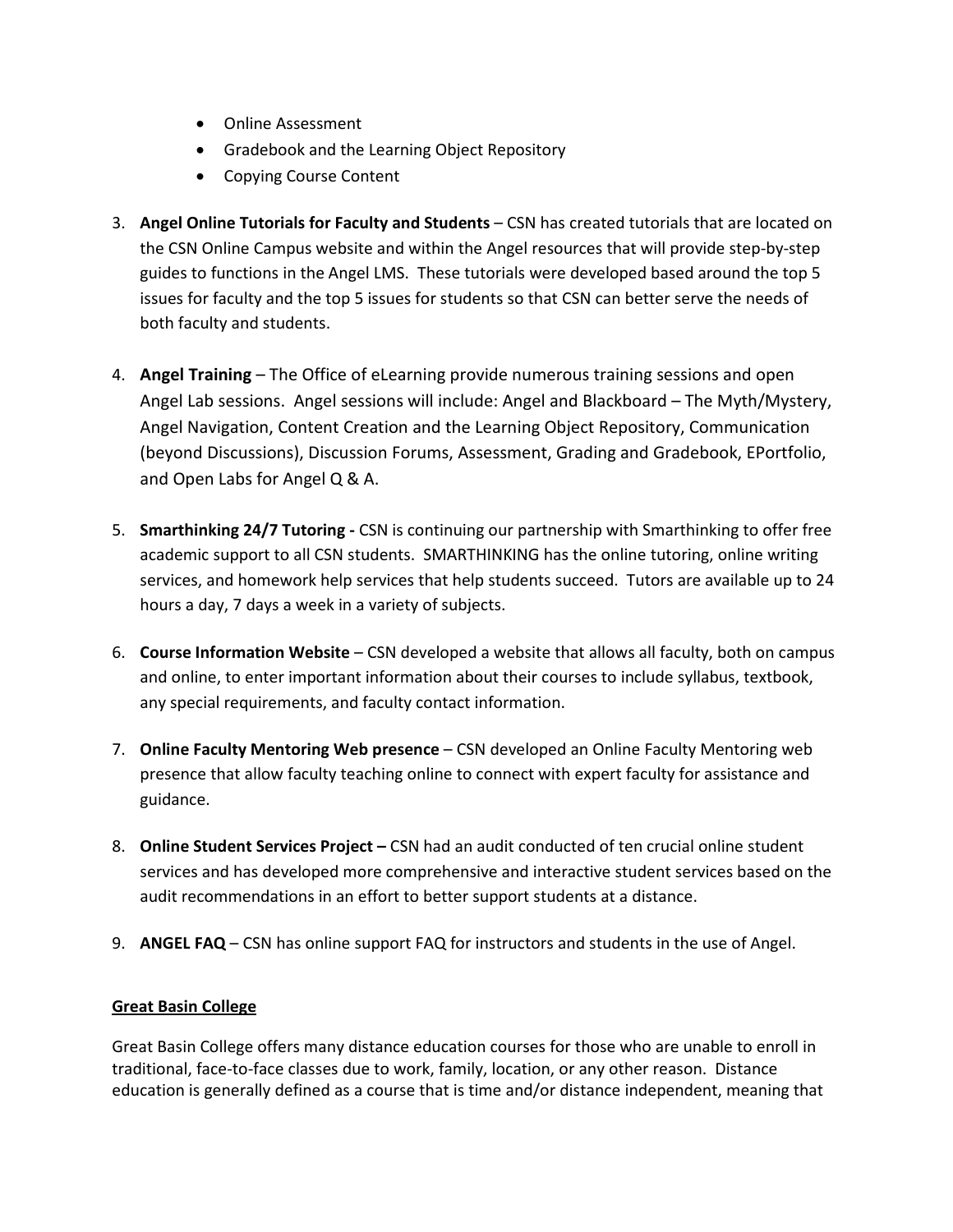the students and instructor don't meet at the same time or even in the same place. Generally, students do most of their coursework at home or office, at a time of the day or night that fits their schedule. Distance education courses may be delivered in a variety of methods including Interactive Video, Internet, Internet Enhanced, and LiveNet.

**Interactive video (IAV)** courses broadcast allow students in two or more locations to interact over live television with a single instructor from another location.

**Internet (WebCampus)** courses are the most popular type of distance education and are often referred to as asynchronous, meaning that students and faculty don't have to be on the Internet at the same time. Internet courses require students to use a computer with Internet access to retrieve and send their coursework to the instructor. Students are expected to do most of their work on a computer and to communicate with faculty and other students through the computer.

**Internet-Enhanced** courses use an Internet-based classroom to do all or some of the following: exchange or "hand in" documents, take tests, and communicate with the instructor and other students. Students must have access to Internet Explorer 6.0 or higher or Netscape 7.0 or higher. Students may use computers at home, any GBC campus computer, or a local library to access Internet course material.

**LiveNet** courses feature instructors and students meeting through the Internet at a specific time for course discussions using a microphone headset. Students may participate in course discussion on their computer at home or from a Great Basin College computer lab. A 56K or higher Internet connection is required, DSL or cable modem is high recommended. Distance education courses at GBC follow the same course outline, have the same learning outcomes, and require the same academic rigor as traditional face-to-face courses. They are a means of accessing college courses for those who would not otherwise be able to due to the remoteness of their home or work/family schedule. However, they are not for everyone. Some people dislike the lack of social interaction with other students, or lack the self-discipline to set a schedule and work on their own.

Over the past year, GBC has installed three new IAV classrooms and two videoconference rooms on the Elko and regional campuses, bringing the total number of GBC IAV capable rooms at all campuses to 46. In addition, GBC delivers classes to an additional 13 satellite centers, high schools, or other higher education campuses regionally and statewide.

Since the 2006-2007 academic year, Great Basin College's use of interactive video increased by over 5.5%, in total number of credit classes. For the past two years, all of GBC's credit classes delivered via IAV have been internet (Web Campus) enhanced with 6-10 classes delivered as hybrid IAV/online classes each semester. Each semester, GBC works with System Computing Services in the scheduling of over 100 interactive video classes.

GBC also makes extensive use of videoconferencing for Telecounseling, for meetings related to the Integrate project, and for interactive advising.

2006-2007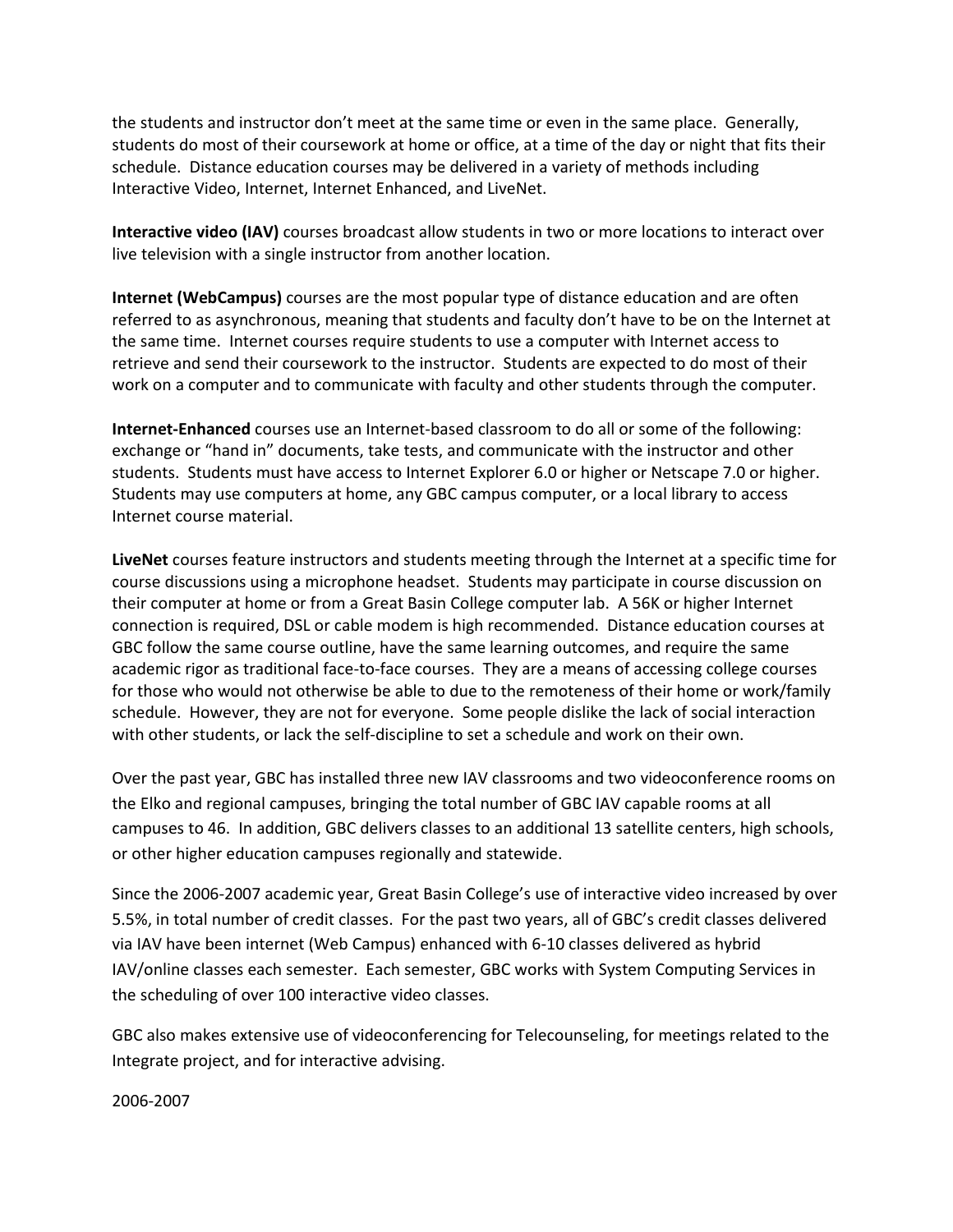|           | IAV utilization (FY 2006-2007): | Total number of sessions:     | 4,188 |
|-----------|---------------------------------|-------------------------------|-------|
|           |                                 | Total number of Hours:        | 7,703 |
| 2007-2008 |                                 |                               |       |
|           | IAV utilization (FY 2007-2008): | Total number of sessions:     | 4,657 |
|           |                                 | <b>Total number of Hours:</b> | 8,424 |
| 2008-2009 |                                 |                               |       |
|           | IAV utilization (FY 2008-2009): | Total number of sessions:     | 4,302 |
|           |                                 | <b>Total number of Hours:</b> | 7,943 |
| 2009-2010 |                                 |                               |       |
|           | IAV utilization (FY 2008-2009): | Total number of sessions:     | 4,453 |
|           |                                 | Total number of Hours:        | 7,820 |

#### **Truckee Meadows Community College**

The TMCC WebCollege has been engaged in several projects designed to improve the overall quality, consistency, retention, and assessment of online classes. Specific projects include:

- Quality Matters this is a nationally recognized set of standards for the design of an online class. TMCC has joined Quality Matters and has been exploring elements of the rubric and its appropriate fit.
- Multi-modal options for content delivery recognizing that online learning should not be static or text-only, TMCC has been exploring various instructional technologies designed to improve the delivery of course content. TMCC has joined a consortium of college and university campuses working with Carnegie-Mellon on the Panopto project. This offers a free environment that blends video, audio, and documents and/or websites in a single presentation. The content is easily digitized and can make certain ADA needs easier to achieve.
- CAEL a national organization devoted to adult learners, the TMCC WebCollege intends to incorporate CAEL recommendations/best practices designed to make the online learning environment more adult-learning friendly.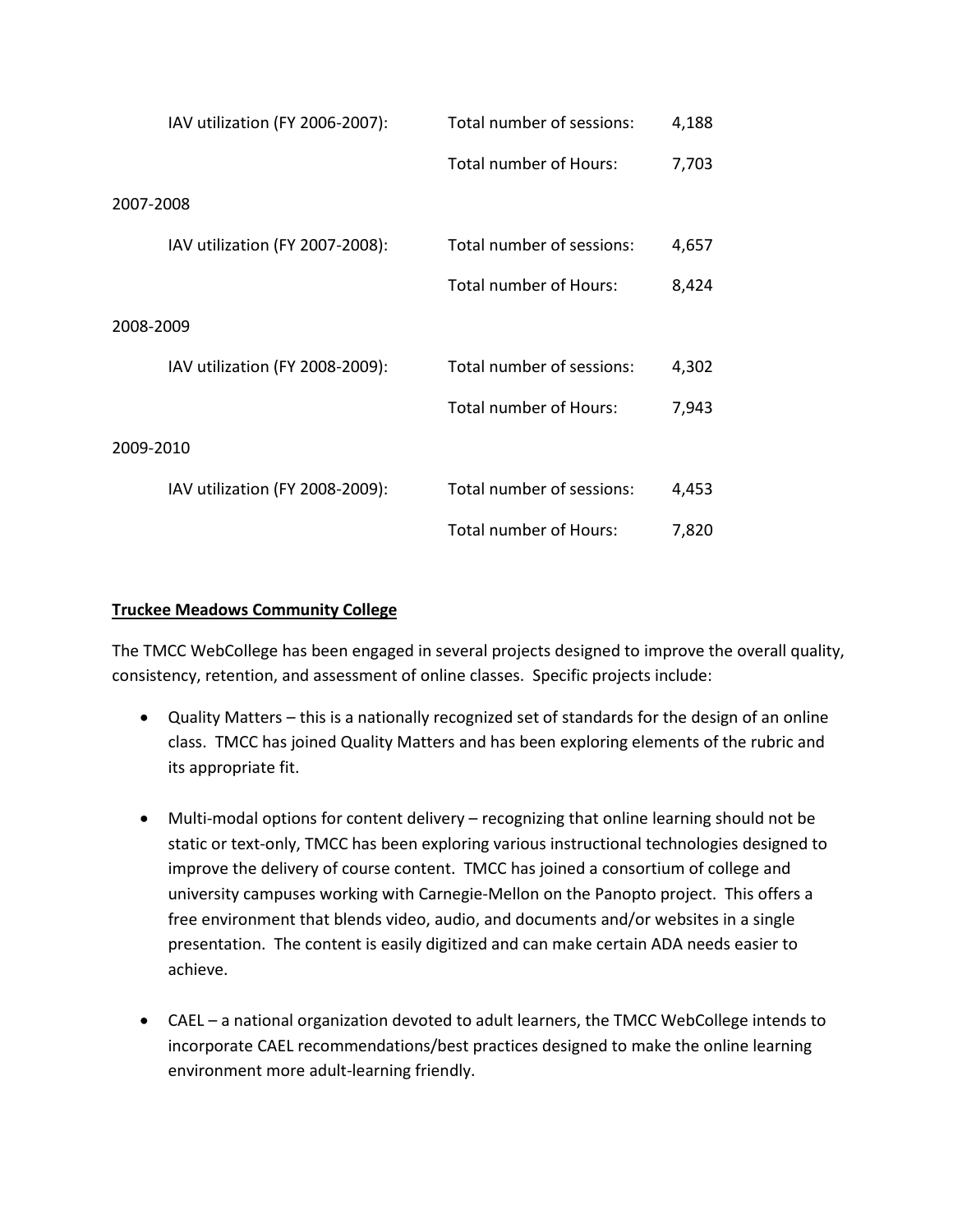- iNtegrate seamless connectivity with the Learning Management System TMCC has been a lead institution in the migration to the new student information system (Peoplesoft). TMCC is developing the solutions to allow for a nearly "live" interface between the campus Learning Management System (Angel Learning) and Peoplesoft. This will eliminate a significant frustration for students over the old SIS.
- New student orientation for online classes research on poor student retention for online classes has identified unprepared students as a major factor. The TMCC WebCollege has developed a new student orientation – delivered online – for students to review prior to taking their first online class. Initial indications confirm greater student success, so TMCC is working to determine a way to make the new student orientation for online classes mandatory.
- Fast-track Online Degree program TMCC has received a \$600,000 earmark to develop and launch a fast-track online degree program beginning with the 2011 spring term. Initially, AA degrees in business and criminal justice will be offered. TMCC is partnering with Nevada State College to offer a fast-track online four-year solution as well.
- Fully-online students Eighteen percent of TMCC's students only take online classes. An increasing number of students are degree seekers – and completers – confirming the value of online classes in promoting increased student access and degree completion.

#### Western Nevada College

In the past two years the Distance Education program at WNC has been functioning without a full time Distance Education Coordinator. With budget restrictions due to current economic environment, the position was left unfilled after the former coordinator retired in 2008. In the interim, staff from various areas within the college has assumed extra duties in order to maintain the web education program. Web-based enrollment at Western increased by 32% in the past two years despite a moratorium on new online course development and limited faculty support. With the hiring of a new coordinator in the summer of 2010, new course development and faculty support functions have been restored.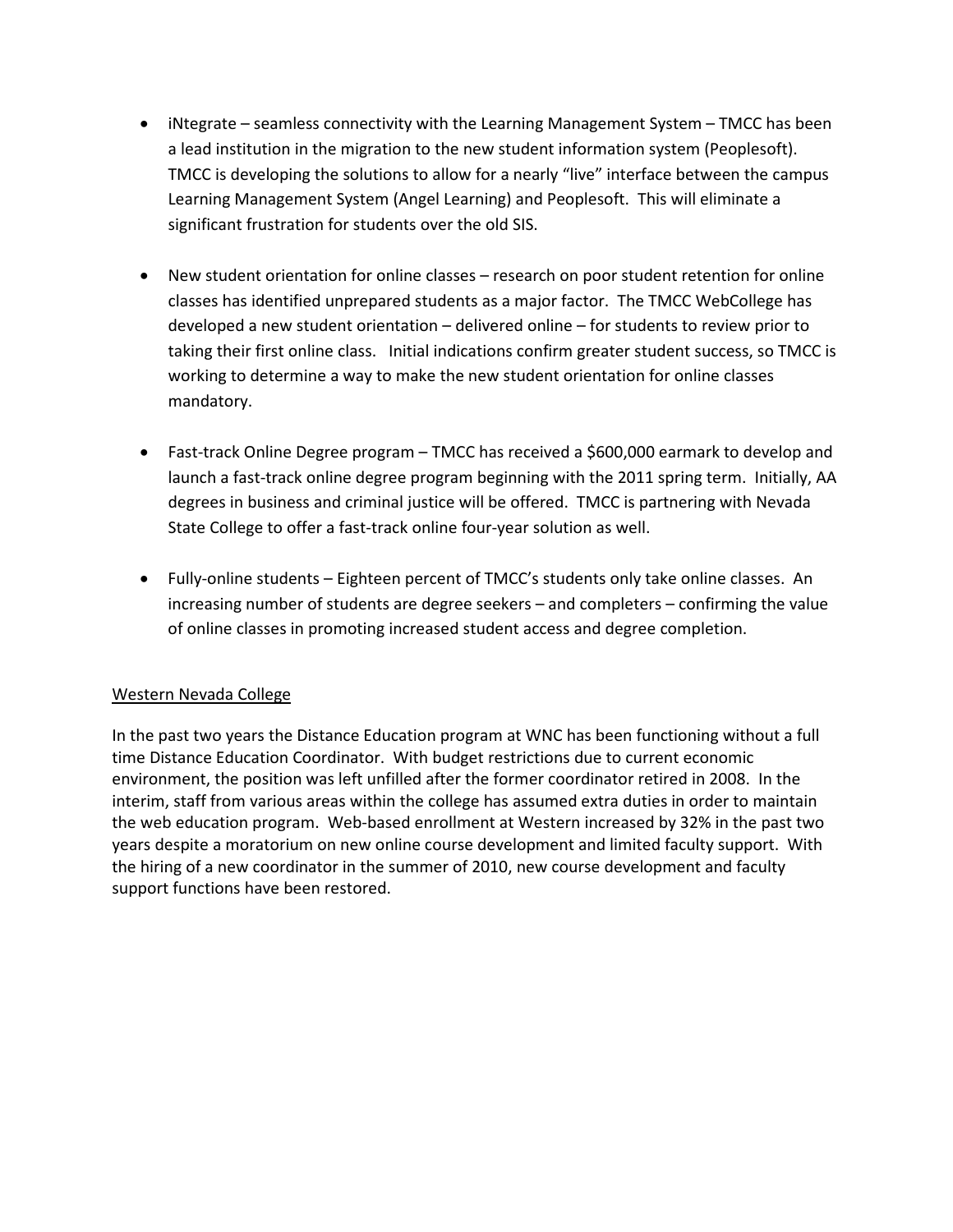# **References**

Calvert, Jocelyn. (2005). Distance education at the crossroads. *Distance Education*. 26(2), pp. 227- 238.

Hiltz, S. and Turoff, M. (2005). The evolution of online learning and the revolution in higher education. *Communication of the ACM.* 48(10) 59-64.

Saba, Farhad. (August, 2005). Critical issues in distance education: a report from the United States. *Distance Education*.26(2), 255-272.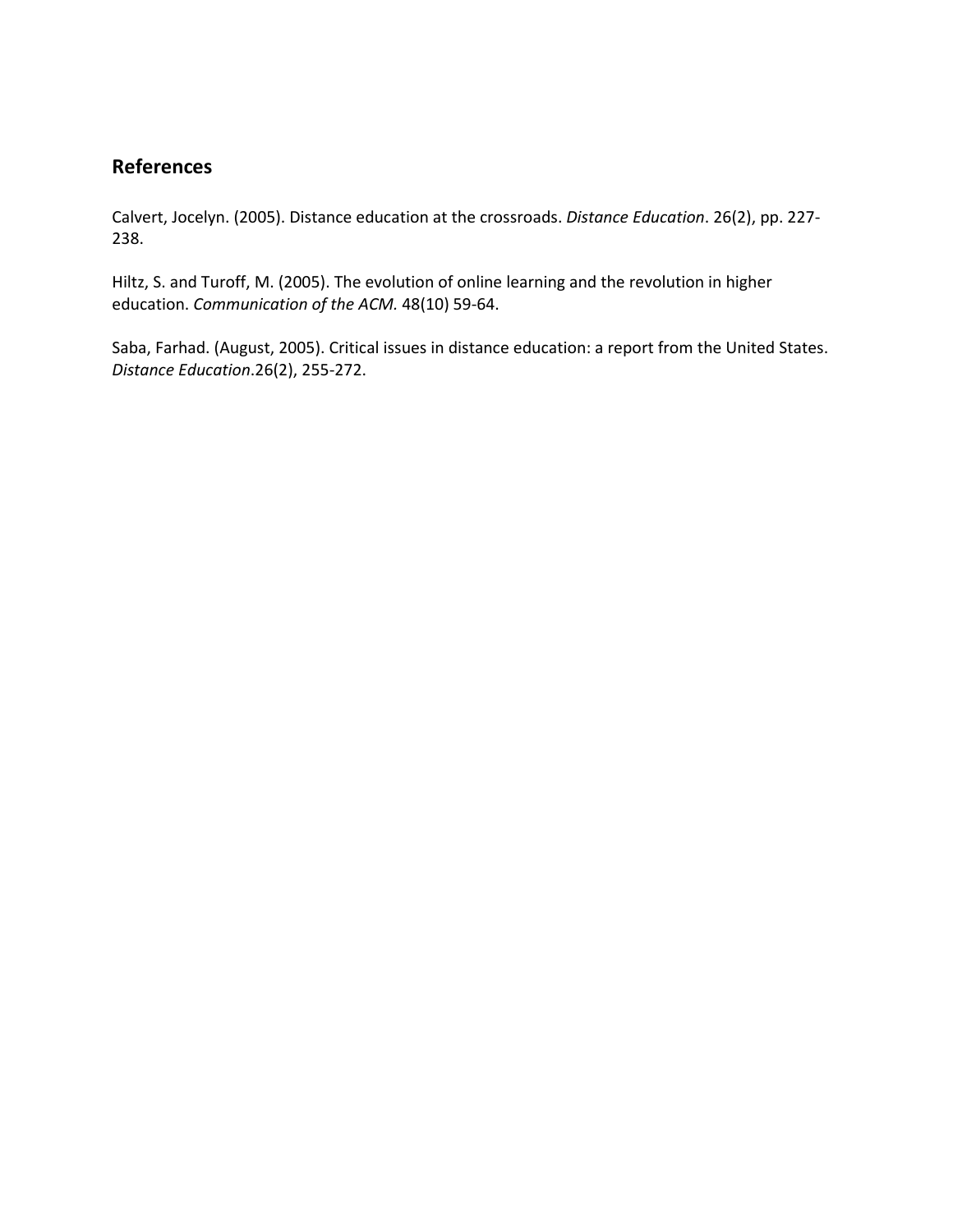# **Appendix**

Board of Regents' *Handbook* Title 4, Chapter 14 Section 11.

#### **Section 11. Distance Education**

The term "distance education" means a formal educational process in which the majority of the instruction occurs when the student and instructor are separated by geographic distance or time. Instruction may be synchronous or asynchronous. Distance education may employ correspondence study, audio, video, or other electronically mediated technologies.

NSHE credit and noncredit courses may be offered through the use of distance education technologies. The following guidelines shall be used to assure academic quality for distance education courses offered for academic credit applicable toward a certificate or degree:

- 1. In accordance with the appropriate standards for institutional accreditation, the quality of distance education courses must be equal to or exceed that of on-campus courses. Distance education courses are subject to all applicable institutional policies and procedures to ensure quality.
- 2. Faculty members assigned to distance education courses may be provided with incentives, as deemed appropriate by the institution.
- 3. Each NSHE institution will be expected to provide appropriate instructional support to ensure quality of its distance education course offerings.
- 4. Each distance education course shall promote and exhibit current best practices and procedures for distance learning. This involves pedagogy, design, and delivery, including but not limited to adequate provisions for instructor training, instructor-student communication, assessment, and equivalent access to all appropriate student services that are available to on-campus students, including such services as academic advising, counseling, library and other learning resources, tutoring services, and financial aid.
- 5. Each distance education course must provide the opportunity for timely interaction between the student and the instructor**,** or a member of the instructional team responsible for the course**,** regarding the student's progress. This may include (1) an orientation session or sessions at the beginning of the course; (2) periodically scheduled guidance or tutoring sessions during the semester either on an individual basis or in a group setting; and (3) provision for access by the student for advice or consultation with the faculty member. These interactions may occur either as traditional face-to-face sessions or may be assisted through technology.
- 6. Distance education materials produced outside or within the institution must be evaluated and selected in accordance with standard instructional procedures for course development and instruction.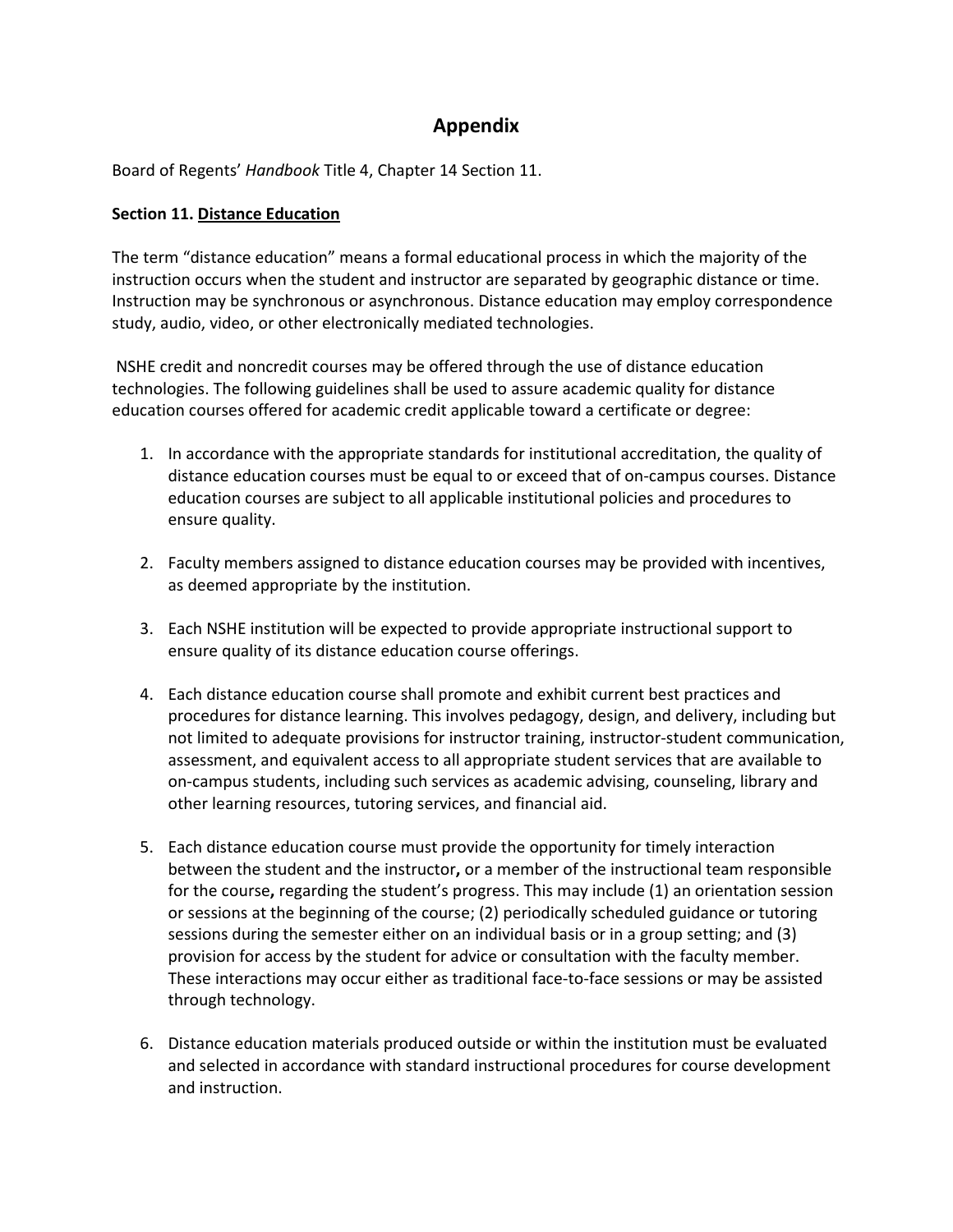#### 7. Campus Service Areas:

Geographic service areas are appropriate for interactive video when designating the institution with responsibility for 1.) Establishing and maintaining interactive video sites in an area and 2.) Coordinating the receipt of programs using interactive video with offering institutions. Geographic service areas do not apply to web-based instruction. If an agreement is entered into by two or more NSHE institutions for delivery into the host institution's campus service area, these restrictions do not apply.

College of Southern Nevada: Clark, Lincoln, and Esmeralda counties. CSN and GBC serve Nye County.

Great Basin College: Elko, Eureka, Humboldt, Lander and White Pine counties. CSN and GBC serve Nye County.

Truckee Meadows Community College: The greater urban area of Reno-Sparks, and Incline Village.

Western Nevada College: Storey, Carson City, Douglas, Lyon, Churchill, Pershing and Mineral counties and the rural areas of Washoe County, with the exception of Incline Village.

Nevada State College, Henderson: The southern portion of the state including Clark and Lincoln counties. UNLV, NSCH and UNR serve Esmeralda, Nye and White Pine counties. Within Nye and White Pine counties, UNLV, NSCH, and UNR serve Tonopah and Ely, with NSCH and UNLV serving all parts south of a line joining the two cities.

University of Nevada, Las Vegas: The southern portion of the state including Clark and Lincoln counties. UNLV, NSCH and UNR serve Esmeralda, Nye and White Pine counties. Within Nye and White Pine counties, UNLV, NSCH, and UNR serve Tonopah and Ely, with UNLV and NSCH serving all parts south of a line joining the two cities.

University of Nevada, Reno: The northern portion of the state including Washoe, Douglas, Carson City, Storey, Lyon, Humboldt, Pershing, Churchill, Mineral, Elko, Lander, Eureka. UNLV, NSCH and UNR serve Esmeralda, Nye and White Pine counties. Within Nye and White Pine counties, UNLV, NSCH, and UNR serve Tonopah and Ely, with UNR serving all parts north of a line joining the two cities.

- 8. The institution offering a distance education course will receive the student FTE's enrolled in the course. If the course incurs costs to partner institutions *(e.g., marketing, registration, technology support)*, a "sharing protocol" should be completed prior to the course being offered to identify costs that must be reimbursed among parties.
- 9. Each campus will establish a protocol for determining costs or services to be paid by each partner when courses or programs are shared among institutions. The protocol will include, but not be limited to, sharing of special student fees, payment of facilitators and other services, responsibilities for marketing the course and recruiting students, advising, and